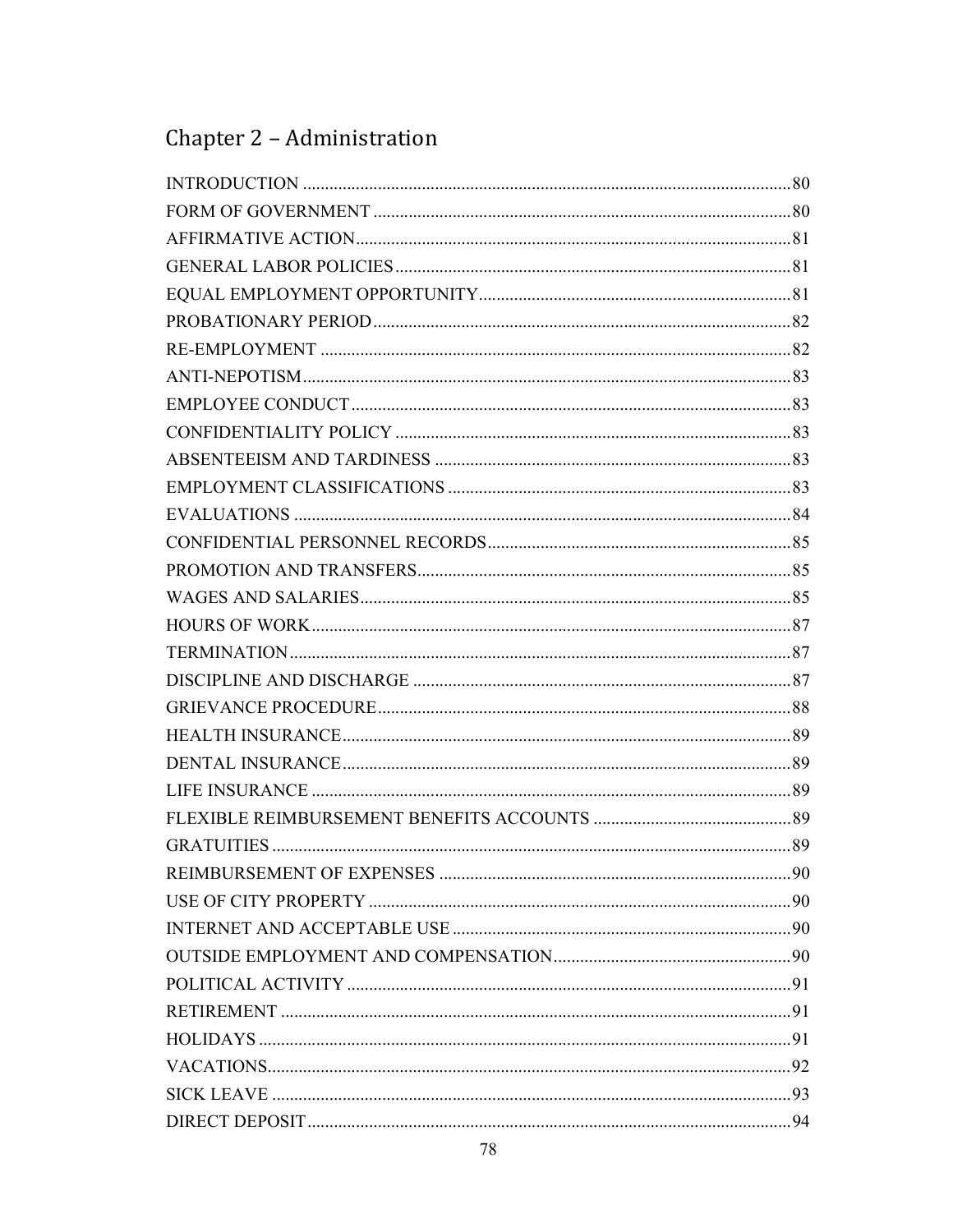| UNPAID FAMILY AND MEDICAL LEAVE (FAMILY MEDICAL LEAVE ACT OF |  |
|--------------------------------------------------------------|--|
|                                                              |  |
|                                                              |  |
|                                                              |  |
|                                                              |  |
|                                                              |  |
|                                                              |  |
|                                                              |  |
|                                                              |  |
|                                                              |  |
|                                                              |  |
|                                                              |  |
|                                                              |  |
|                                                              |  |
|                                                              |  |
|                                                              |  |
|                                                              |  |
|                                                              |  |
|                                                              |  |
|                                                              |  |
|                                                              |  |
|                                                              |  |
|                                                              |  |
|                                                              |  |
|                                                              |  |
|                                                              |  |
|                                                              |  |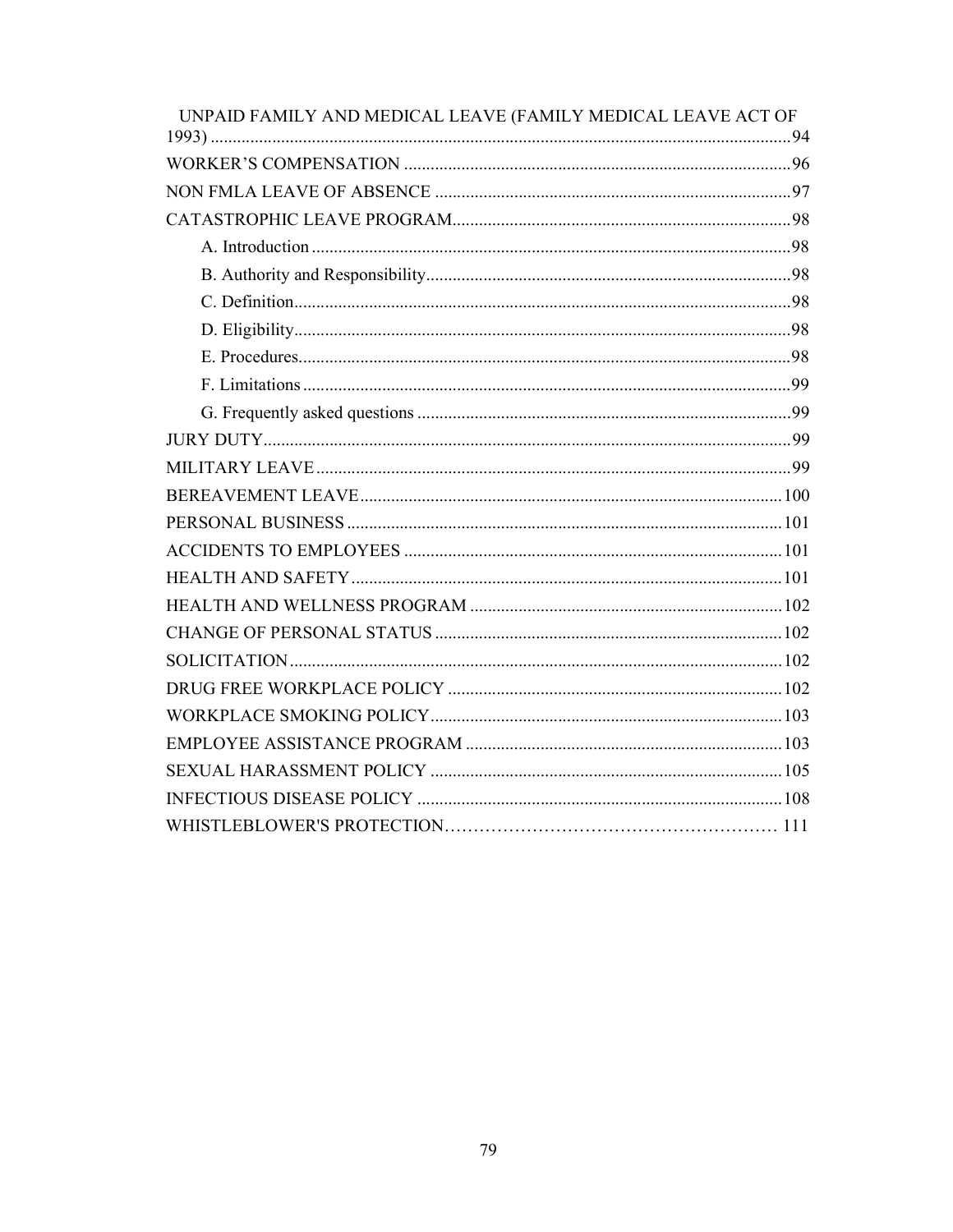## INTRODUCTION

The Caribou City Council believes that it is important to work together harmoniously in a spirit of friendliness and cooperation to maintain a comfortable working atmosphere. The City Council strives for excellence, and the best and most qualified persons seeking employment with the City will be selected to serve the City of Caribou.

The people of Caribou are the center of the City's activities. The reason for local government is to meet the needs of the people and its community. Municipal government's defining role in the success of the community is to provide the most cost efficient delivery of services while creating and maintaining the infrastructure necessary to facilitate the future economic and social well being of the community within the governmental structure so empowered by the will of the people. To provide this service, the most qualified City employees may be ultimately involved with health, safety, welfare, education and the convenience of the people.

This handbook is designed to inform the employee about the City's personnel policies and procedures and to help them understand their benefits and responsibilities as an employee of the City. Failure to follow this policy will result in disciplinary actions as outlined in this policy. It is the responsibility of the employee to become familiar with and gain an understanding of this handbook. Employees who may need any part of this handbook clarified should direct their questions to the Human Resources Director. All employees are required to sign a receipt of this handbook containing the City's policies and procedures. A copy of this receipt will be placed in the employees' personnel file.

While the City of Caribou has developed the plans, policies and procedures described in this handbook, the policies are provided for general information only and are not a statement of contractual obligation guaranteeing employment for any specific duration. The employee may end employment "at will", absent any contractual agreement, without cause or advance notice. The City of Caribou may end employment "at will"; absent any contractual agreement, for cause. Advanced notice of termination should be made in all possible situations. This Personnel Policy is not to be interpreted as creating contractual rights in any employment. Conflicting changes in state, or federal laws take precedents over this Personnel Policy.

The municipality specifically reserves the right to repeal, modify or deviate from these policies as necessary. These policies are intended as informational guidance and are not to be interpreted as promises of specific treatment or as creating contractual rights in any employee. In addition, conflicting changes in local, state or federal laws take precedence over the contents of personnel policies, whether or not those changes were incorporated into the policy.

## FORM OF GOVERNMENT

The City of Caribou operates under the Council-Manager form of government by a Charter so created in March of 1967. The Council is comprised of seven members elected at large who determine policies, make laws and ordinances, adopt budgets and determine the tax rate.

Councilors are elected each year on a rotating basis with 2 councilors one year, 2 the next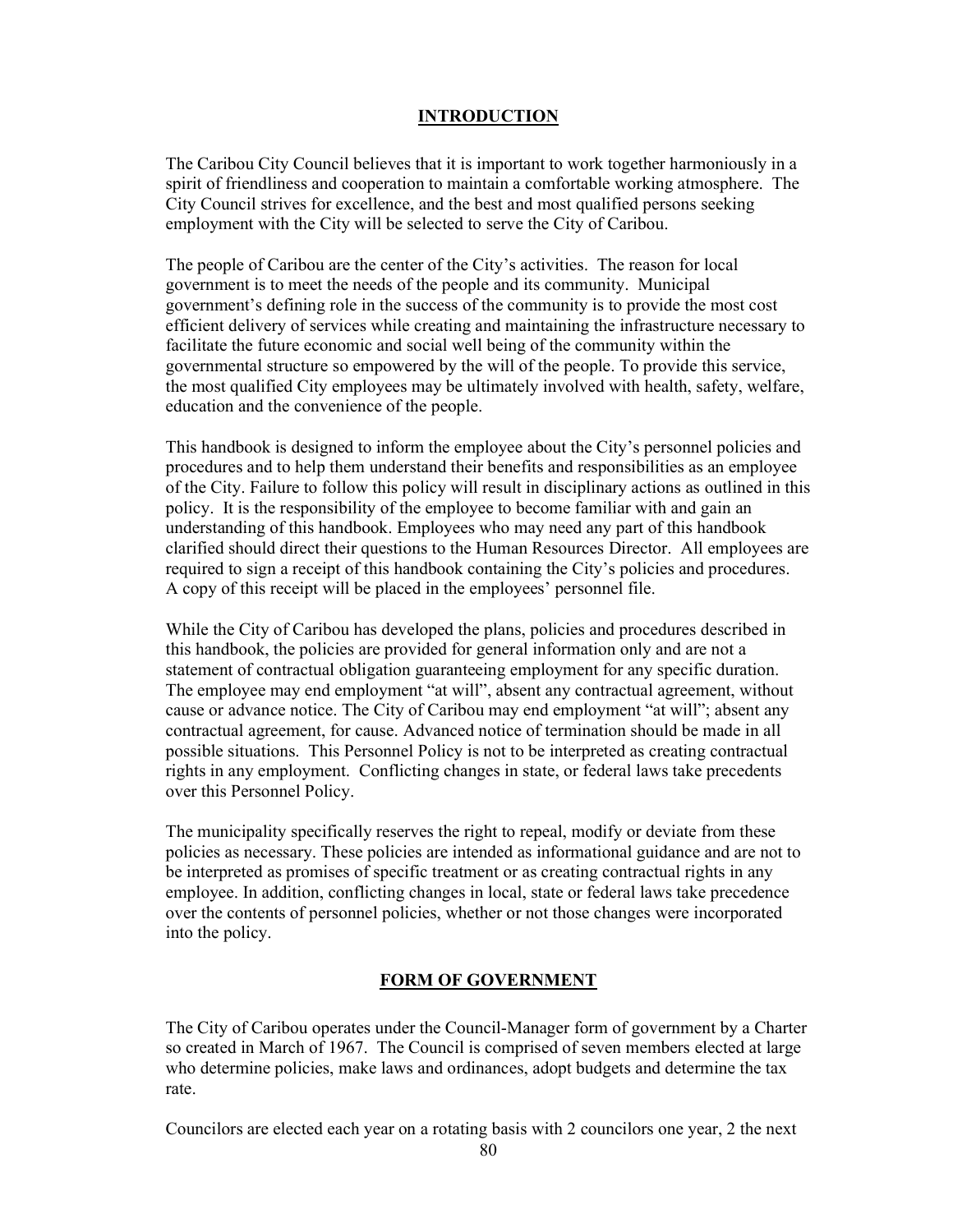and 3 the following year on a nonpartisan ballot. Each year, the Council elects a Mayor from among its members.

The Council appoints the City Manager, who is responsible for all administrative matters, such as, enforcing the law in accordance with the City Charter and ordinances and policies adopted by the Council, and appointing department heads, except those positions appointed by the City Council as specified in the City Charter. Employment of all personnel is the responsibility of the City Manager.

## AFFIRMATIVE ACTION

The purpose for an affirmative action program is to continue to create an equitable environment among the employees. The City of Caribou's affirmative action program contains the following objectives:

- $\checkmark$  To examine all employment policies and procedures systematically to ensure that no employee or applicant is discriminated against on the basis of race, color, national origin, age, disability, sex, religion, sexual orientation or other protected class.
- $\checkmark$  To develop and implement affirmative action plans which will be followed in recruiting, employing and promoting qualified individuals without regard to race, color, national origin, age, disability, sex, religion, sexual orientation or other protected class.
- $\checkmark$  To foster a non-threatening environment in which employees are assured that discrimination is neither condoned nor tolerated.

## GENERAL LABOR POLICIES

Each employee is encouraged to seek information or advice from the Human Resources Director or Department Heads on any matter affecting his/her employment.

Rules and regulations adopted from time to time by Supervisory or Administrative Personnel within the chartered authority will be followed at all times.

## EQUAL EMPLOYMENT OPPORTUNITY

In order to provide equal employment and advancement opportunities to all individuals, employment decisions at the City of Caribou will be based on merit, qualifications, and abilities. Except where required or permitted by law, employment practices will not be influenced or affected by an applicant's or employee's race, color, religion, sex, national origin, age, disability, or any other characteristic protected by the law.

The City of Caribou will make reasonable accommodations for qualified individuals with known disabilities unless doing so would result in an undue hardship. This policy governs all aspects of employment, including selection, job assignment, compensation, discipline, termination, and access to benefits and training.

In addition to a commitment to provide equal employment opportunities to all qualified individuals, the City of Caribou has established an affirmative action program to promote opportunities for individuals in certain employment classifications throughout the organization.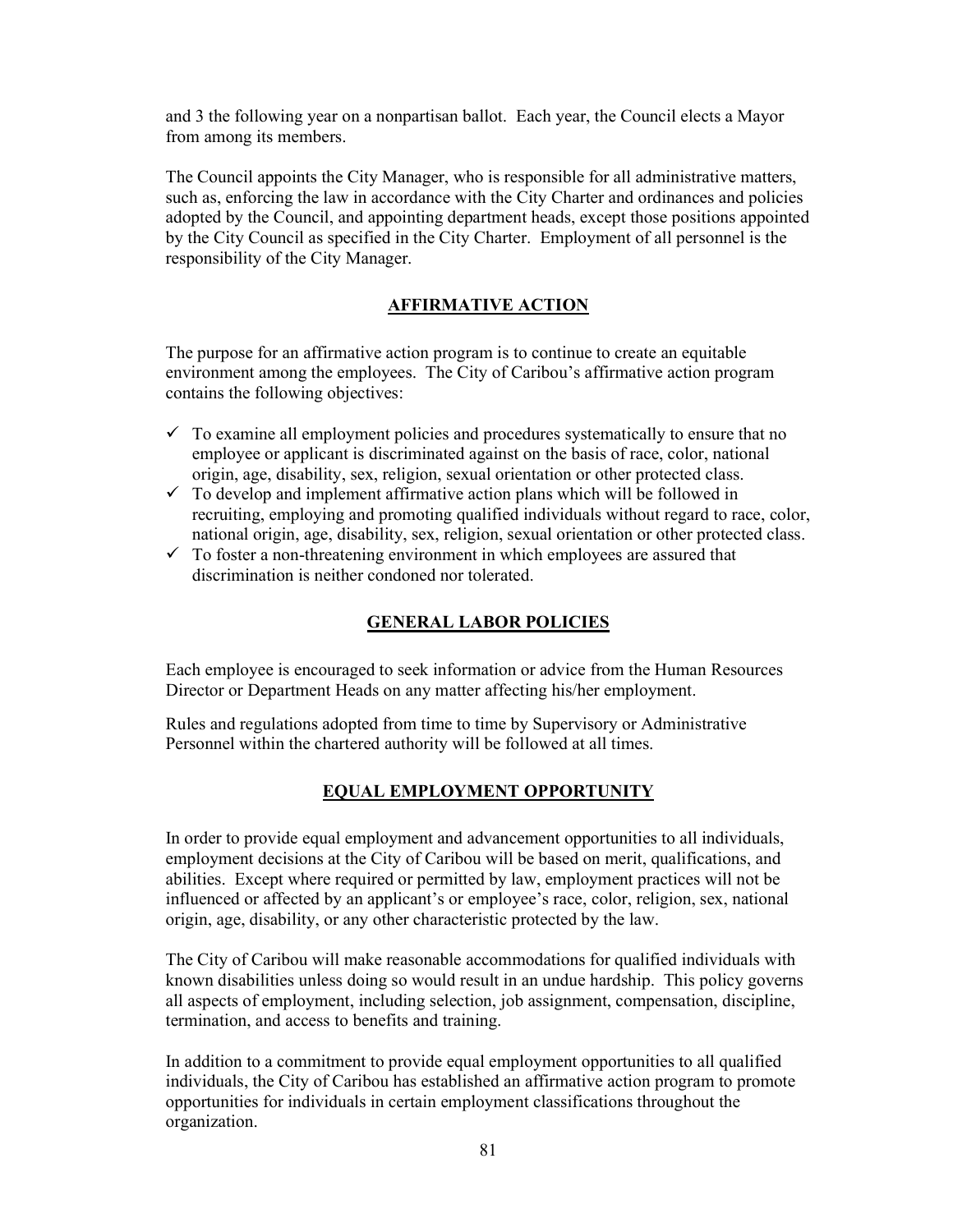Employees with questions or concerns about any type of discrimination in the workplace are encouraged to bring these issues to the attention of their immediate supervisor or the Human Resources Director. Employees can raise concerns and make reports without fear of reprisal. Anyone found to be engaging in any type of unlawful discrimination will be subject to disciplinary action, up to and including termination of employment.

The City of Caribou is an Equal Opportunity Employer.. The City of Caribou will continue to recruit, hire, train, and promote into all job levels the most qualified persons without regard to race, color, religion, sex, national origin, handicap or any other protected class under state or federal law. With the same respect, all other personnel matters such as compensation, benefits, transfers, layoffs, City sponsored training, education, and social and recreational programs will continue to be administered in accordance with the equal opportunity policy of the City of Caribou.

The City of Caribou complies with the Immigration Reform and Control Act of 1986 and requires all employees to complete the Employment Eligibility Verification Form.

## PROBATIONARY PERIOD

In order to provide new employees and the City time in which to evaluate work performance newly hired employees will be subject to a probationary period of six (6) months. If the employee is deemed unable to be a successful employee during the probationary period, employment can be terminated without cause, notice or hearing. If the employee has transferred to a new position from another department, the hire date will default back to the original hire date for benefit purposes.

The probationary period is intended to give Department Heads an opportunity to review the ability of the new employee to perform all aspects of the position. If a concern/s should arise involving performance, attendance or conduct during the probationary period, the Department Head will meet with the new employee in a timely manner to discuss these concerns.

If a probationary employee continues to have problems after receiving feedback, the probationary period may be extended, or the employee may be released, depending upon the concern(s) at the discretion of the City Manager.

Time spent on leave without pay will not count toward completion of the probationary period. A probationary employee must complete the probationary period upon return from the leave without pay. Time spent, as a temporary employee is not counted toward the probationary period.

An employee may be released at any time without cause, hearing or notice during the probationary period. An employee who has successfully completed the probationary period may be terminated in accordance with the City policies.

#### RE-EMPLOYMENT

Former employees who left the City with good records may be given preference over new applicants, providing their qualifications are equal to the other applicants. However, when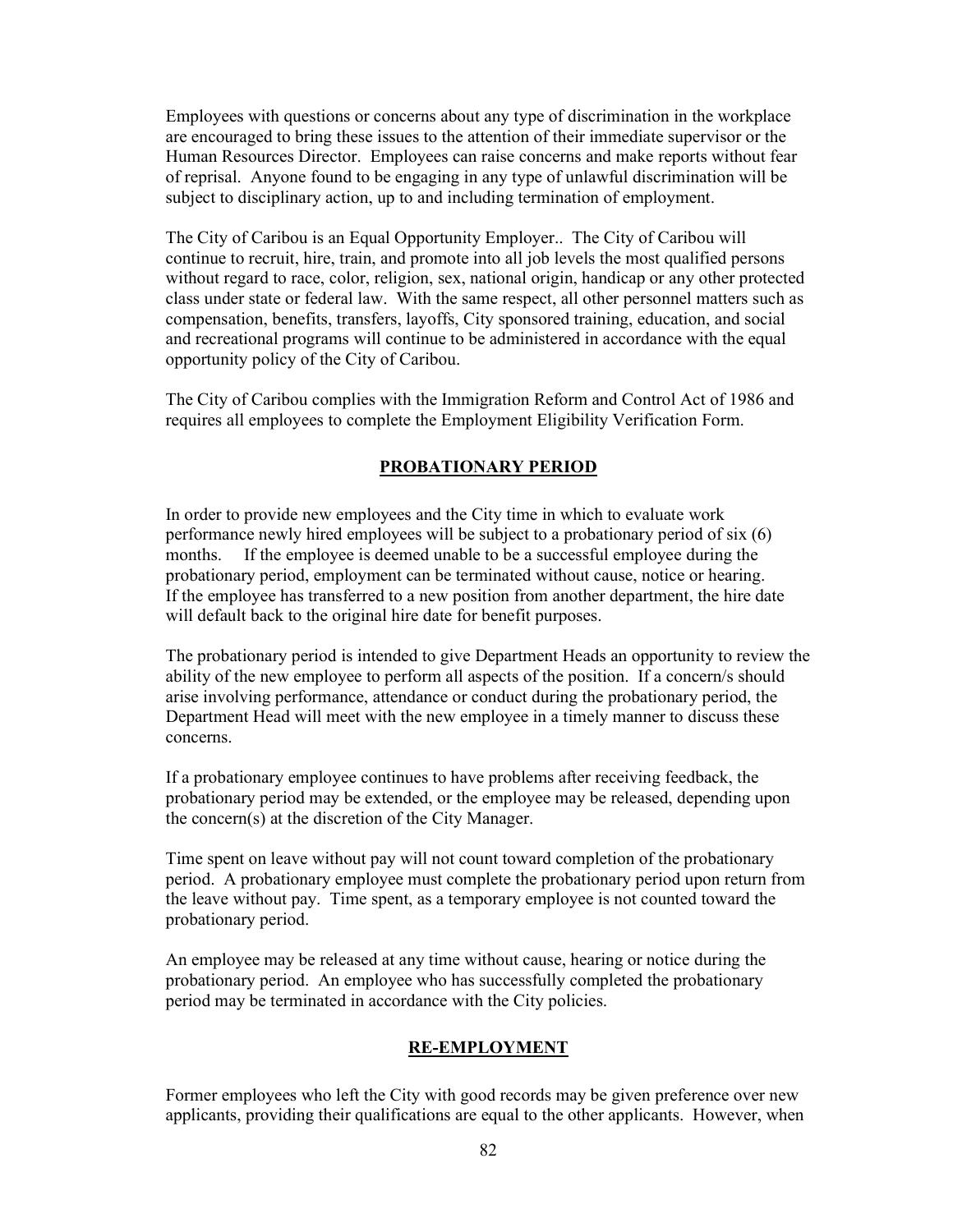computing seniority and employment benefits they will be considered as new employees.

## ANTI-NEPOTISM

Relatives are defined as follows: spouses, parents, grandparents, children, grandchildren, brothers, sisters, brothers and sisters-in-law, fathers and mothers-in-law, stepparents, stepbrothers, stepsisters, stepchildren, sons and daughters-in-law.

Relatives of persons currently employed by the City may not be eligible for employment within the same department of the City. If the relative relationship is established after employment, the individuals concerned will meet with the City Manager. The Manager may then make any reassignment or adjustments necessary so that the employees will not be working directly for or supervising a relative or will not be working directly above the relative's immediate superior or directly for the relatives immediate subordinate. In cases where a conflict or the potential conflict arises due to personal relationships, the parties may be separated by reassignment and/or be subject to corrective action or in some cases termination.

## EMPLOYEE CONDUCT

All employees are expected and required to treat the public and their coworkers with promptness, patience, courtesy, and respect. Employees are expected to conduct themselves at all times in a manner that will bring no discredit to their department or to the City of Caribou.

## CONFIDENTIALITY POLICY

During the course of their duties, employees of the City of Caribou often are privy to information about individuals which is sensitive and must be kept confidential. Employees are expected to respect the confidential nature of any information not subject to public knowledge.

## ABSENTEEISM AND TARDINESS

Employees shall be at their respective places of work in accordance with the general or departmental regulations. In the event of necessary absence because of illness or any other cause, it is the responsibility of the employee to see that his/her department head is advised of the reason for absence prior to the start of the work day and on each subsequent day so he/she may adjust the daily schedule of work as necessary. Similarly, if an employee is going to be unavoidably late for work for some reason, notification must be given to the respective department head within 2 hours of the employee's scheduled start time.. Excessive tardiness and/or unapproved absences may be cause for disciplinary action and/or termination.

## EMPLOYMENT CLASSIFICATIONS

It is the intent of this section to clarify the definitions of employment classifications so that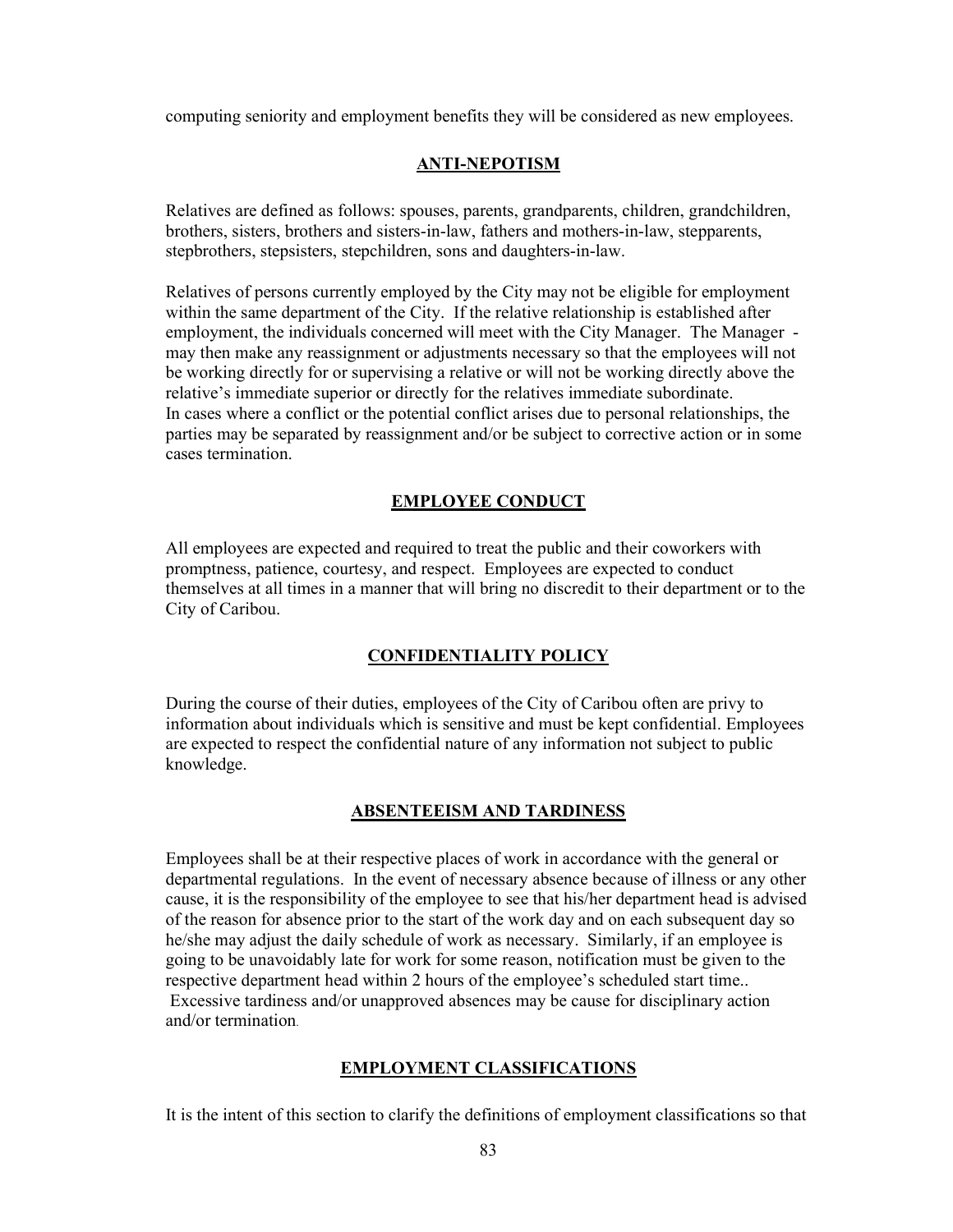employees understand their employment status and benefit eligibility.

The following describes employment categories that classify employees according to their employment status and benefit eligibility.

REGULAR FULL-TIME (Non-exempt) employees are those who are paid hourly, not in a temporary or probationary period status and who are regularly scheduled to work at least 30 hours per week. They are eligible for the complete City benefit package, subject to the terms, conditions, and limitations of each benefit package.

REGULAR FULL-TIME (Exempt) employees are those who are paid with a salary based on a regular 40 hour week and are not eligible for overtime benefits as provided by Section 13(a)(1) of the Fair Labor Standards Act as defined by Regulations, 29 CFR Part 541. They are eligible for the complete City benefit package, subject to the terms, conditions, and limitations of each benefit package.

REGULAR PART-TIME employees are those who are not assigned to a temporary or probationary status and who are regularly scheduled to work less than the full-time work schedule, but at least 15 hours per week, but less than 30 hours per week and over a 52 week period. Regular part-time employees are eligible, on a pro rata basis, for vacation and retirement benefits, subject to the terms, conditions and limitations of each benefit program.

PART-TIME/SEASONAL employees are those who are not assigned to a temporary or orientation status and who are scheduled to work on an irregular basis. Part-time/seasonal employees are not eligible for City benefits.

PROBATIONARY employees are those whose performance is being evaluated to determine whether further employment in a specific position is appropriate. Employees who satisfactorily complete the probationary period will be notified at their six (6) month evaluation of their new employment classification.

TEMPORARY employees are those who are hired as interim replacements, to temporarily supplement the work force, or to assist in the completion of a specific project. Employment assignments in this category are of a limited duration. Employment beyond any initially stated period does not in any way imply a change in employment status. Temporary employees retain that status until they are notified of a change. Temporary employees are ineligible for City benefits.(Amended 10/07)

# EVALUATIONS

All employees will be given a written performance evaluation annually. This evaluation will be reviewed by the employee with the evaluator. A new employee will be evaluated after six (6) months of employment. Department Heads shall complete evaluation reports on subordinates and return to the Human Resources Director. All evaluations will be kept in the employee's personnel file.

The City Manager (and appropriate board if applicable) will complete evaluation reports on Department Heads. The Council Personnel Committee jointly with the Mayor shall complete the evaluation on the City Manager. This evaluation shall be approved by the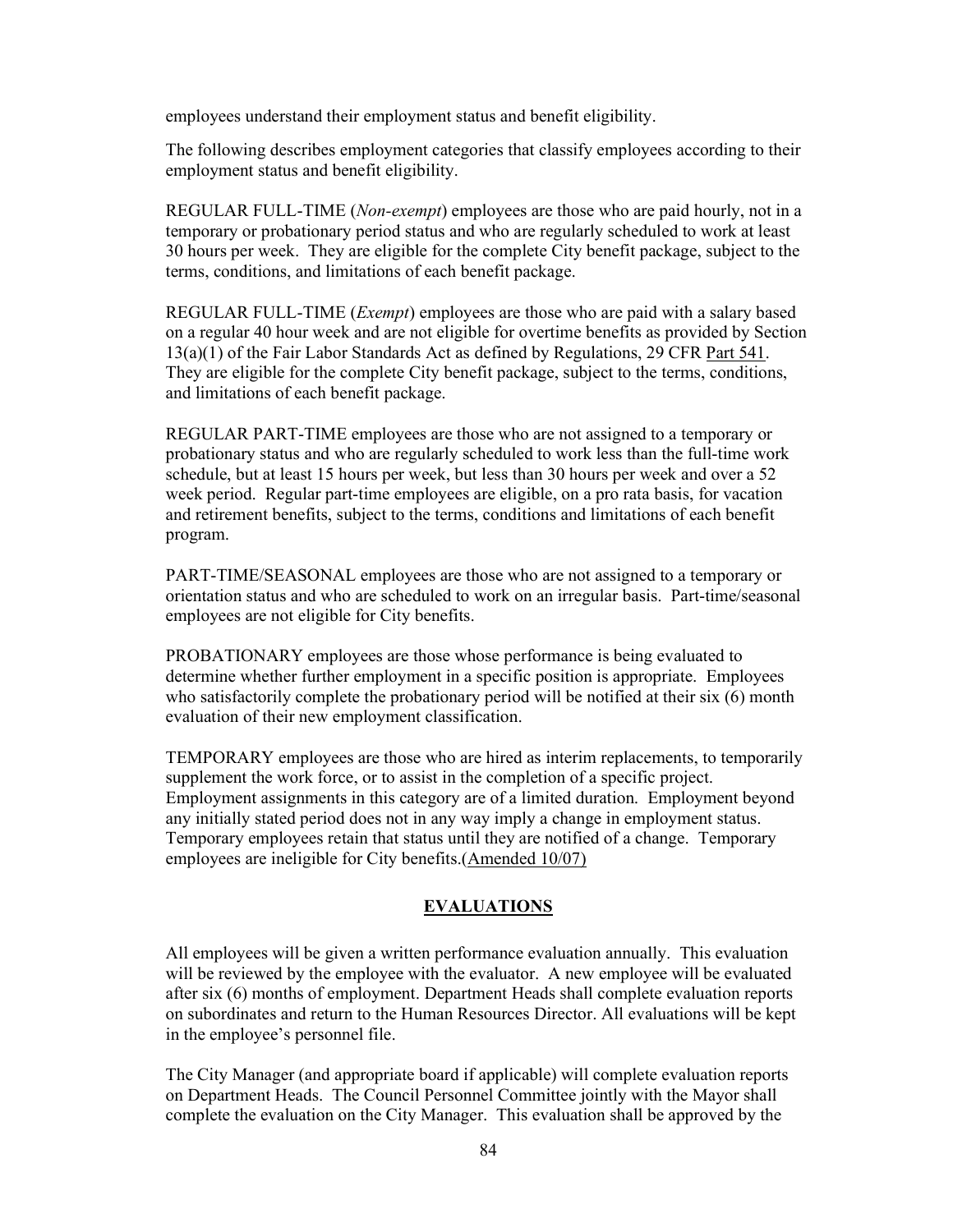City Council, with the final vote taken in public session. The evaluation report will be signed by the Mayor and/or Chairman of the Personnel Committee and maintained in a confidential file by the Human Resources Director for the Personnel Committee. All other personnel records will be confidential and filed with the Human Resources Director and available for review by the employee, the department head or the City Manager.

## CONFIDENTIAL PERSONNEL RECORDS

Personnel records are maintained for each employee of the City and are kept in a locked file cabinet. Any employee may review his/her files in the presence of the Human Resources Director or the City Manager between the hours of 9:00 a.m. and 4:00 p.m., Monday through Friday. So as not to cause disruption the employee shall set up an appointment with the Human Resources Director for such a review in advance.

## PROMOTION AND TRANSFERS

The City of Caribou may fill a vacancy internally through promotion of existing personnel at the discretion of the appropriate hiring authority with approval from the City Manager

Transfers are permissible between departments if the move is acceptable to the employee, both Department Heads concerned, and with the approval of the City Manager. Employees wishing to transfer departments must consult the Human Resources Director. Department heads wishing to transfer employees must consult the Human Resources Director and receive approval from the City Manager.

Transfers to a vacant position of the same classification or like classification, even if it is a different department, will not affect the employee's standing relative to City benefits accrued. However, the transferred employee will begin establishing seniority based on the transfer date, if the transfer is to a new department.

## WAGES AND SALARIES

The City of Caribou attempts to keep its wages and salaries comparable with other similar communities, agencies and firms. The City of Caribou maintains a salary schedule for all positions, if not covered by specific contract, in order to keep positional salaries at a comparable rate.

New employees are paid at a rate within the City's Wage and Classification for the position for which they were hired. Individual compensation concerns are to be discussed only with the respective Department Head, the Human Resources Director, or the City Manager.

The City of Caribou's Wage and Classification Program has been created to develop a clear understanding of each different position in the organization, to insure each position is measured on the same basis to determine its relative value, and to insure that each individual is equitably and competitively compensated for the type of work performed.

This program has been developed and adopted to serve as a guideline for the City of Caribou exclusively. The program utilizes eight factors as the basis of measurements: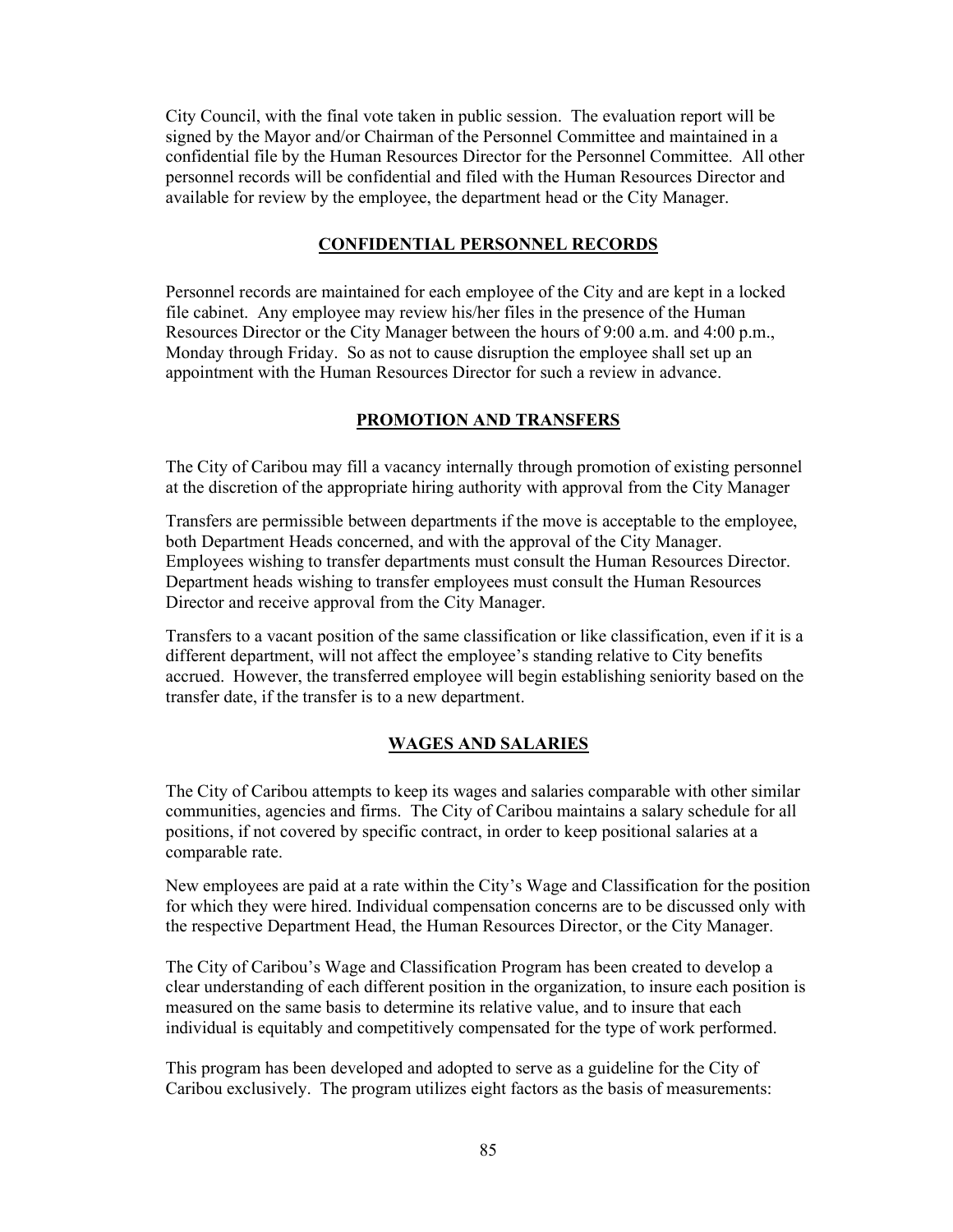- 1) Knowledge/Education This factor measures the requirement for knowledge and skill in administration, professional, technical and human relations areas. This knowledge requirement may be specialized, diverse or broad in scope. Knowledge may be obtained through formal schooling, specialized training or self-education. Minimum knowledge requirement is considered for satisfactory performance of the job.
- 2) **Mental Activity/Complexity of Decisions** The requirement for original and independent creation, analysis reasoning, evaluating, judgment, and choosing among alternatives.
- $3)$  Job Experience This factor measures the minimum time necessary to acquire, through experience, the practical knowledge, skill, and technique to perform the work. It is the total of time necessary in related work on-the-job training in which the experiences are directly applicable.
- 4) Responsibility/Accountability The requirement of independent responsibility for what happens. The exercise of judgment is mental activity, but the results of judgment are accountability. Accountability may be observable, or it may be remote, as in making long-range policy.
- 5) Management Control This factor measures the responsibility for training, guiding or directing the effort of others, either personally or through subordinates. It measures to what extent the job requires organizing work, making plans and schedules, and leading others toward organization goals.
- 6) Relationships This factor measures the effect of internal or external contacts upon costs or reputation and prestige of the organization. It is that factor which deals most importantly with human relations skills. The nature and level of such contacts, their frequency, whether information is furnished or obtained, or whether it is necessary to influence others are considered.
- 7) Analysis and Research This factor measures the fact-finding and interpretation, investigation, research, and analysis required for the satisfactory performance of the position. Research may be required with respect to financial, economic and social trends, the effect of technological developments, new industries, and other matters.
- 8) *Working Conditions* This factor measures the physical surroundings under which the job must be performed and includes the potential for occupational injury.

Each of these factors is scored to determine a classification number. Once a classification number has been determined for each individual, that individual is placed into a range. Once a classification number has been assigned to a position, the position will fall within one of the twelve ranges that are established.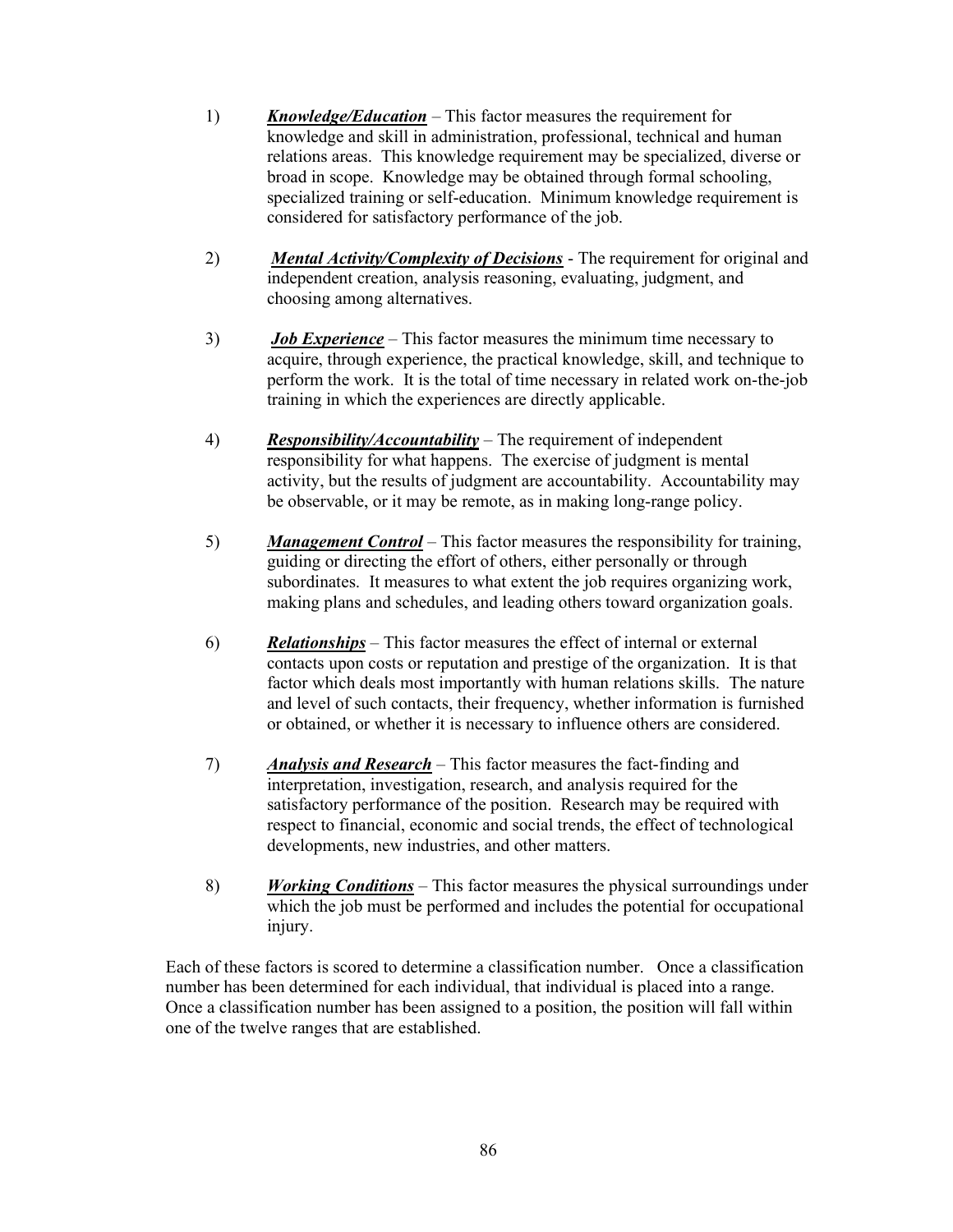#### HOURS OF WORK

The City Manager and the Department Heads shall endeavor to establish schedules of working hours for department heads and subordinate employees, not in excess of those stipulated by general law of the business and industry for related positions. The City recognizes however, that there are some governmental jobs that require unique working schedules. It is the responsibility of the City Manager or Department Head to establish the work schedule that provides the necessary staffing to serve the needs of the citizens of Caribou. Over the course of a year, needs of different departments come to a peak resulting in overtime work. All persons on hourly wage rates required to work outside of their regular work schedule or over forty (40) hours, whichever is the greater, shall be paid time and one half. For example: If an employee is hourly non-exempt and the normal work schedule is Monday through Friday – 8:00 a.m. to 5:00 p.m. with one hour allowed daily for lunch; and the employee works beyond 5:00 p.m. or on Saturday or Sunday, then the employee qualifies for the time worked outside of the work schedule at time and one half. In lieu of overtime pay, compensating time may be allowed at a rate of time and one half by mutual agreement between the employee and his/her immediate Department Head. (Amended 10/07)

#### **TERMINATION**

RESIGNATION - All hourly employees resigning from the service of the City are required to give a two (2) week notice. Failure to comply with this agreement or a termination not in good standing will result in loss of accumulated vacation or any other accumulated benefit.

Department Heads shall be required to give a minimum 30 days notice.

REFERENCES - The City Manager or Department Head may give letters of recommendation to individuals and furnish references on inquiry by prospective employers.

EMPLOYMENT VERIFICATIONS – All employment verifications should be submitted in writing by facsimile or mail to the Human Resources Director.

EXIT INTERVIEW - Each employee before completing severance of his/her employment will have an exit interview with the, Human Resources Director and/or the City Manager or his/her designated official. (Amended 08/07)

#### DISCIPLINE AND DISCHARGE

DISCIPLINARY ACTION - Demotion and suspension may be used by a department head with the approval of the City Manager for inefficiency, insubordination, substance abuse on duty, absenteeism, tardiness, or continued poor performance after evaluation and any behavior which is not conducive for working conditions. Disciplinary action must be taken within one (1) week of the Department Head's notification of the incident. One week constitutes five (5) working days. Documentation of disciplinary action will be retained in the employee's personnel file indefinitely. (Amended 10/07)

Procedure for disciplinary action is as follows: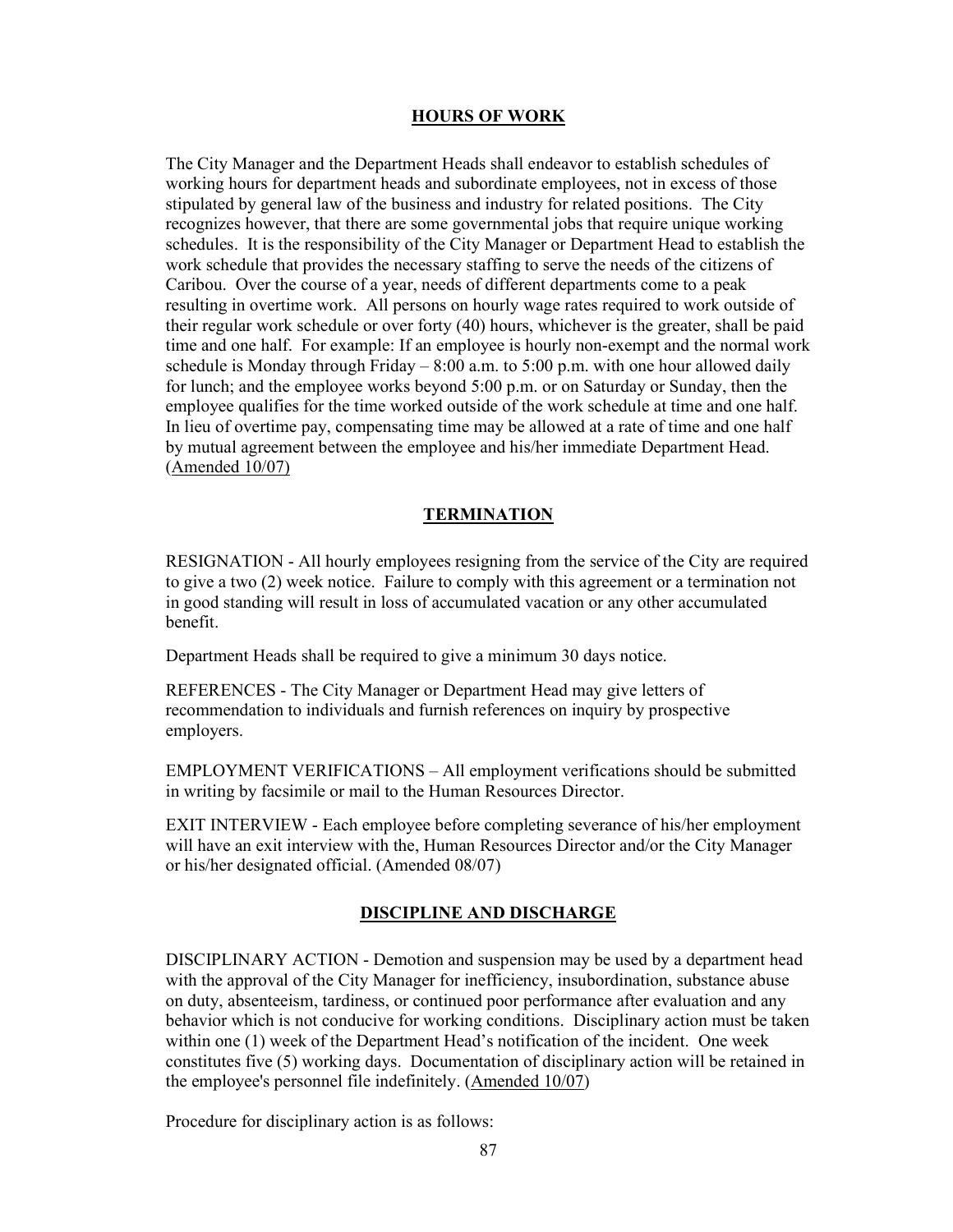First Offense – Counseling/Verbal warning (to be documented in the employee file)

Second Offense - Written notice (to be documented in the employee personnel file)

Third Offense – Termination

The Department Head and/or the Human Resources Director in conjunction with the City Manager; has the authority to enter the disciplinary action procedure at any of the levels outlined in this section.

TERMINATION - If a regular employee is to be terminated from employment, the Human Resources Director will issue a notice to the employee on the day of discharge. In addition, the employee can request arrangements to be made for a hearing with the City Manager, the Department Head, the Human Resources Director and the employee to determine whether discharge is appropriate. If any employee is discharged for such reasons as listed under disciplinary action, he/she is not entitled to remuneration for accrued/banked sick leave but will be eligible for accrued/banked vacation pay upon separation. Should the result of a hearing be discharge, the employee will be provided with a written statement from the City within 24 hours of said hearing. Termination may be effective immediately should the seriousness of the violation warrant such action.

## GRIEVANCE PROCEDURE

The City of Caribou for the purposes of this Grievance Procedure will define a grievance as the following: A dispute between any employee and the City concerning the interpretation or application of the terms of these Personnel Rules and Regulations. Excluded are those matters pertaining to management's judgments of qualification and or performance relating to: hiring, promotions of personnel, work conditions, employment supervision, safety, compensation adjustments, etc.

The City Council shall serve as the Grievance Board for hearings. Employees must fulfill all steps of the process in sequence order prior to submitting in writing that the City Manager notify the Council of a potential hearing.

- (a) The grievance shall first be discussed with the immediate supervisor.
- (b) The grievance may then be submitted in writing to the Department Head who shall give a written reply within one (1) week. (One week constitutes five (5) working days).
- (c) The grievance may then be submitted in writing to the Human Resources Director who shall give a written reply within one (1) week. (One week constitutes five (5) working days).
- (d) The City Manager may be requested in writing to bring the matter before the Personnel Committee of the City Council; only after the completion of steps (a) through (c).

These steps shall be followed in sequence. However, the requirements of a written presentation and reply in steps (b) and (c) is not intended to preclude the use of frank and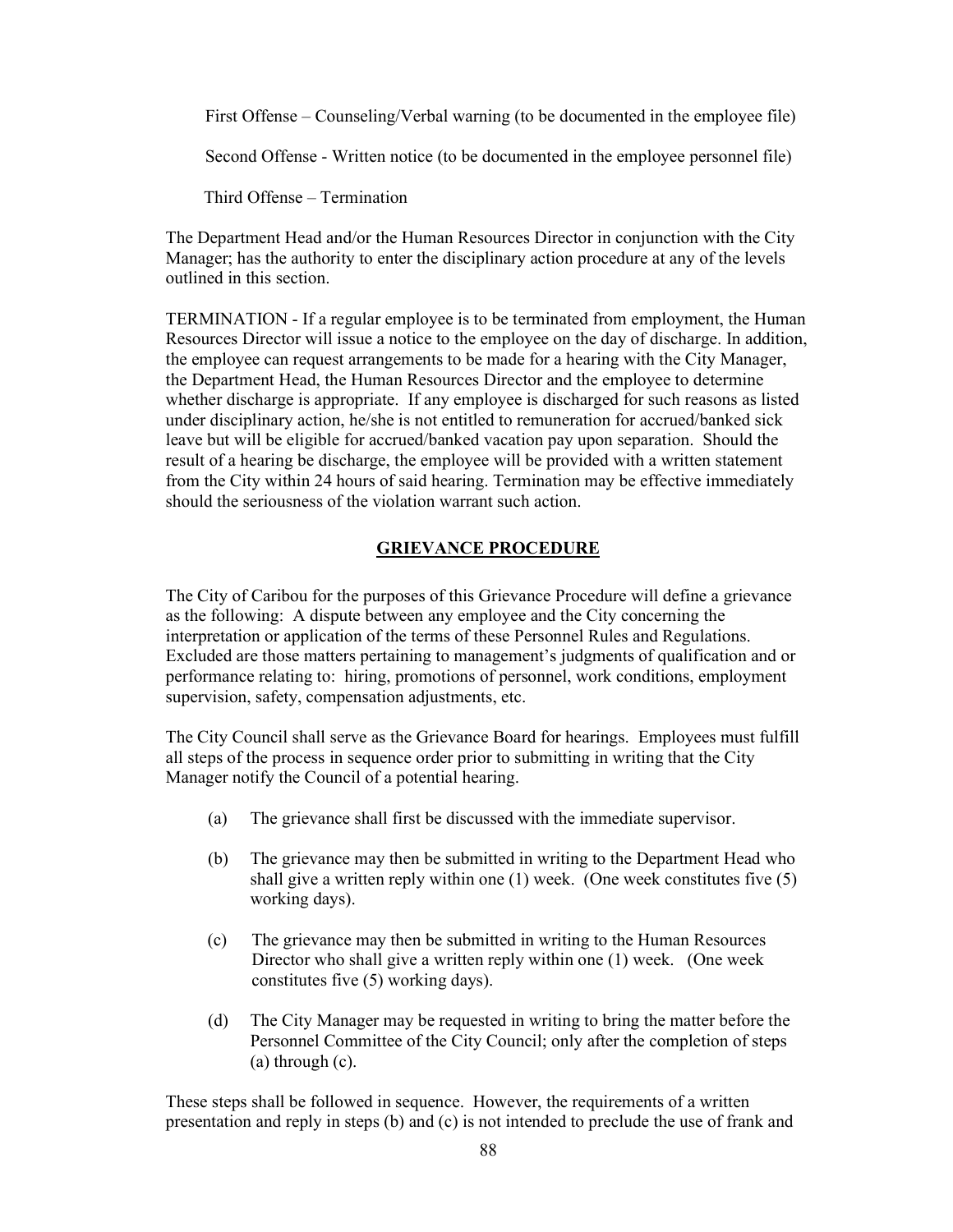informal conference as a means of reaching settlement.

# **BENEFITS**

# HEALTH INSURANCE

The City is engaged in a group hospital and surgical plan.

Group health insurance is available to all full-time employees and their families or dependents. The City Council annually determines the share of the premium that the City will pay.

This health insurance also includes major medical benefits. (Amended 08/07)

Included in this health insurance at no cost to the employee is a term life insurance valued at one (1) times the employee's annual salary.

Health Insurance Stipend – The City of Caribou offers an incentive/stipend to the employees to opt out of taking the standard offer of the health insurance plan of choice. This is an option for employees NOT TO TAKE the standard offer of insurance in which the employee must provide proof of other insurance plan. The incentive will be comprised of a cash incentive to be paid directly to the employee in each payroll period.

## DENTAL INSURANCE

Regular employees working 15 hours or more may purchase Dental Insurance coverage at employee expense from the Maine Municipal Employees Health Trust.

## LIFE INSURANCE

Regular employees working 15 hours or more may purchase Basic, Supplemental, and/or Dependent Life Insurance coverage at their expense from the Maine Municipal Employees Health Trust.

## FLEXIBLE REIMBURSEMENT BENEFITS ACCOUNTS

The City offers a flexible benefits program to regular full-time employees. Employees who voluntarily choose to participate may elect to make weekly deductions into their accounts to reimburse them for up to \$5,000 in annual Dependent Care expenses and for up to \$2,500 in annual medical expenses on a tax-free basis.

Employees who are interested should obtain more information and carefully evaluate the details before deciding whether to participate.

# **GRATUITIES**

A City employee is prohibited from soliciting or accepting any gift, gratuity, favor,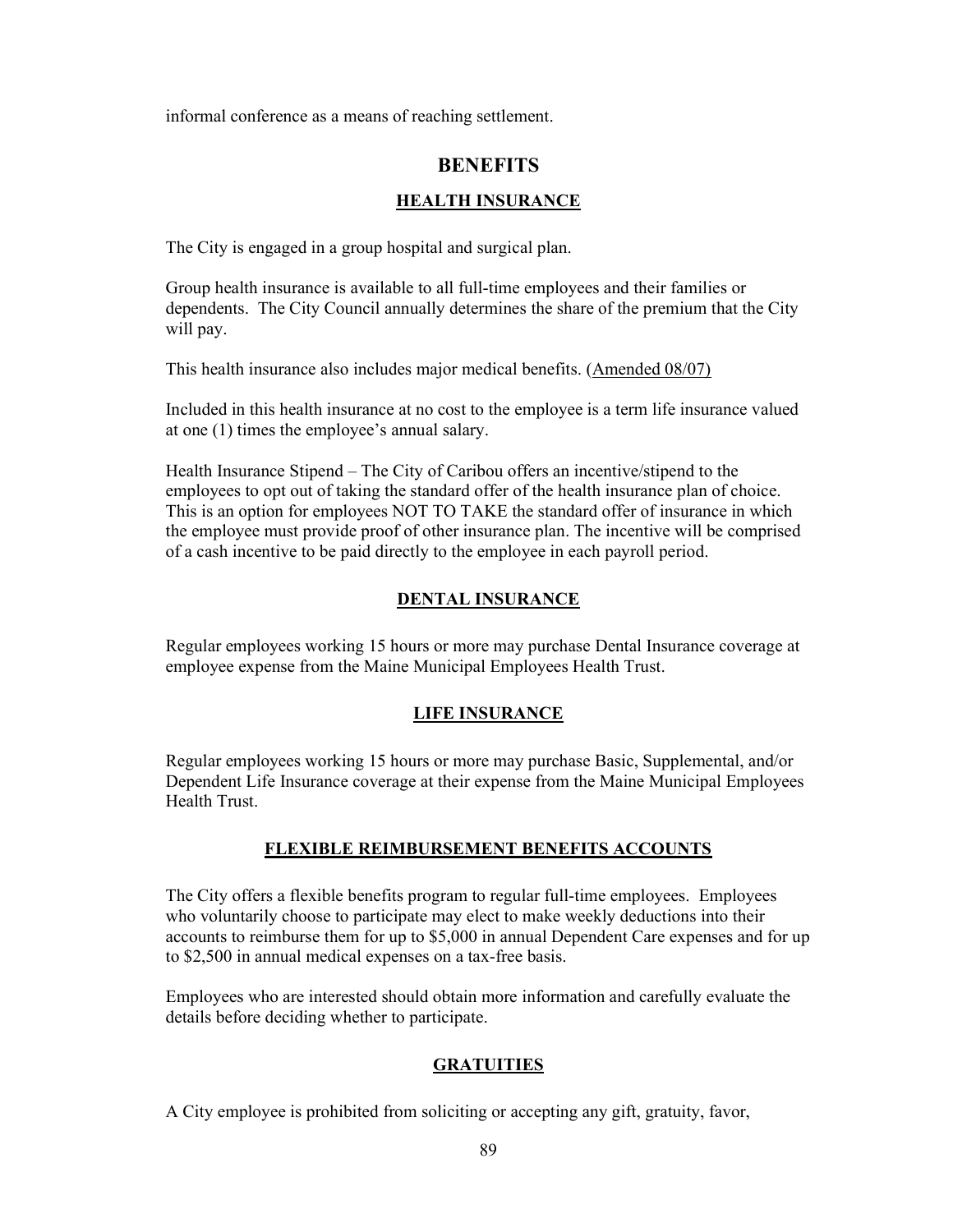entertainment, loans, or any other item of monetary value from any person, within or outside City employment, whose interests may be affected by the employee's performance or nonperformance of his/her official duties.

Acceptance of nominal gifts, such as food and refreshments in the ordinary course of business meetings, or unsolicited advertising or promotional materials such as pens, note pads, calendars, etc., is permitted.

#### REIMBURSEMENT OF EXPENSES

Employees shall be reimbursed for reasonable and necessary expenses incurred while carrying out approved, official City business. Such reimbursement shall be made in accordance with current, approved rates upon submission of a standard expense sheet, signed by the employee's immediate supervisor. Such reimbursement shall not apply to travel between employee's home and the place of work, unless more than 1 trip is required per day. Requests for reimbursement of meals, parking fees, lodging and registration fees must be accompanied by receipts of same whenever possible. All reimbursements are to be submitted within 14 calendar days of the date the receipt for purchase is issued or the reimbursable cost is incurred, or within 14 calendar days of an employee's return to work after travel approved by the City Manager for City business.

#### USE OF CITY PROPERTY

Employees may not, directly or indirectly, use or allow the use of City property of any kind for other than official activities.

#### INTERNET AND ACCEPTABLE USE

The City of Caribou's internal network is connected to the Internet. Everyone with computer access to the internal network has the ability to access the Internet.. While the Internet is a great resource for our organization, it is the responsibility of each employee to use this resource responsibly and respectfully. It is assumed that the predominant use of these resources will be for work use, and that any personal use of e-mail and the internet will be limited; never a priority over work matters. Employees shall not spend excessive amounts of time on personal uses of these resources.

Electronic mail sent from the City should be treated the same as any other communication that is sent. All communications represent the City of Caribou's name as a whole, and as such, should be written in a professional and appropriate manner. This also applies to any material that is published on the City of Caribou's Website.

## OUTSIDE EMPLOYMENT AND COMPENSATION

A City employee may engage in outside employment. However, no employees may engage in outside employment which in any manner interferes with the proper and effective performance of the duties of their position, results in a conflict of interest. Employees must inform their Department Head of their outside employment. If the City Manager determines that such outside employment is disadvantageous to the City,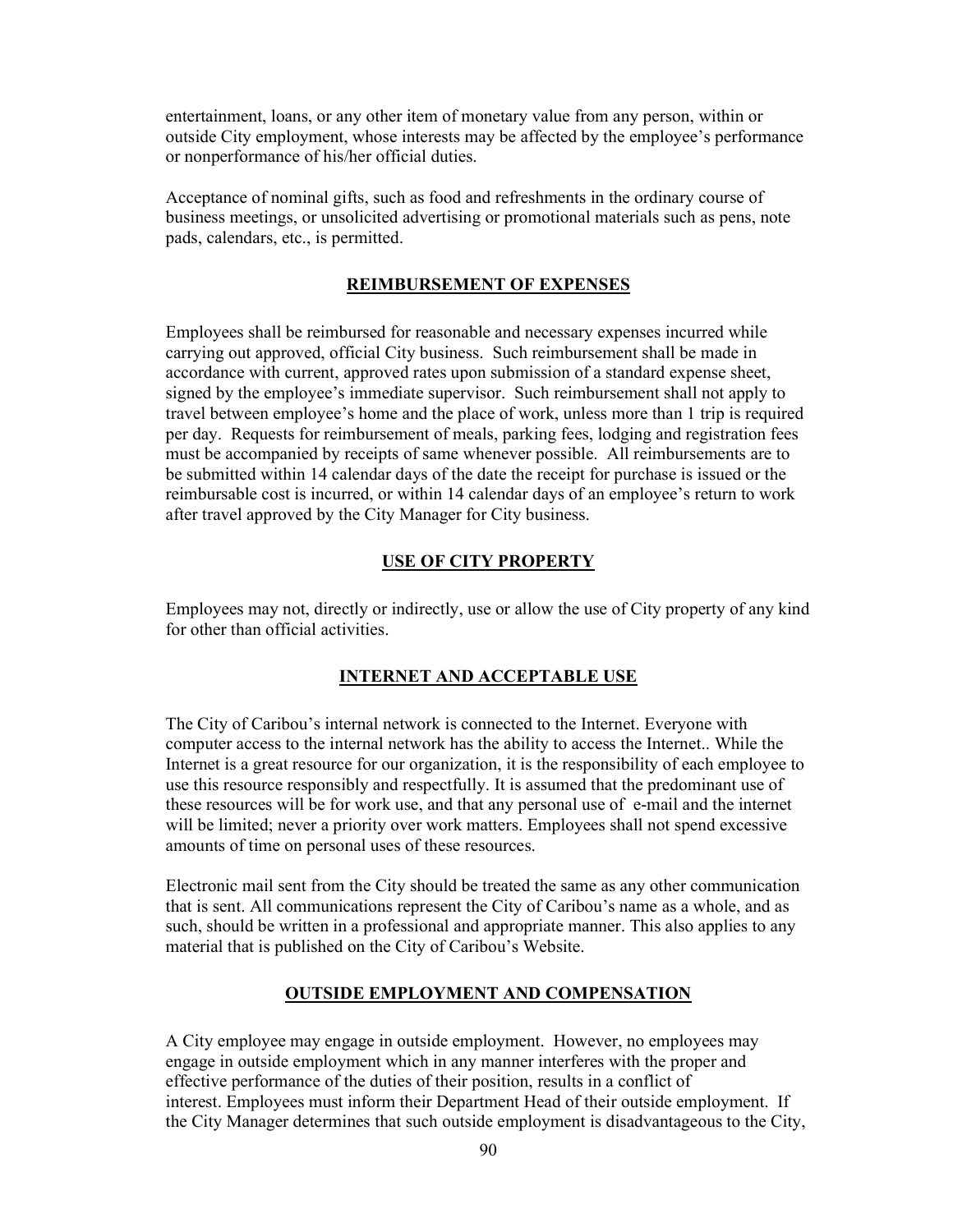he shall notify the employee in writing that the outside employment must be terminated. Any employee who engages in employment outside their regular working hours shall be subject to perform their regular duties first.

The City shall in no respect be liable or grant sick leave or disability leave in cases where an employee is injured or contracts an occupational illness or develops occupational disability while engaged in outside employment.

## POLITICAL ACTIVITY

While working for the City, all employees shall refrain from using their influence publicly in any way for or against any candidate for elective office in the City government. City employees shall not circulate petitions or campaign literature for elective City officials, or be in any way concerned with soliciting or receiving subscriptions, contributions, or political service for any person for any political purpose pertaining to the City government. This rule is not to be construed to prevent City employees from beginning, or continuing to be, members of any political organization, from attending political meetings, from expressing their views of political matters, from voting with complete freedom in any local state or national election, or exclude them from forming a union or joining one. City employees who accept any official position within the City's municipal organization are expected to resign from positions where there may be a conflict of interest or an incompatibility of offices.

## RETIREMENT

The City offers a qualified pension plan designed to supplement Social Security benefits that will help attain a measure of security and financial independence after you have left active employment with the City due to retirement.

ELIGIBILITY - In order to be eligible you must be a regular full-time or regular part-time employee and make a weekly contribution to the qualified plan. The City will make a weekly contribution after the completion of six (6) months of employment. The maximum amount that the City will contribute is \$1.00 on every \$1.00 up to 3 1/2% of the employee's gross weekly earnings. (Amended 10/07)

Fire and Police are eligible to join the Maine State Retirement System. The City of Caribou will only contribute to one qualified plan per employee. (Amended 2/96)

#### HOLIDAYS

Eleven (11) holidays are observed throughout the calendar year. They are:

- 1. New Years Day
- 2. Martin Luther King Jr. Day
- 3. Presidents Day
- 4. Patriot's Day
- 5. Memorial Day
- 6. Independence Day
- 7. Labor Day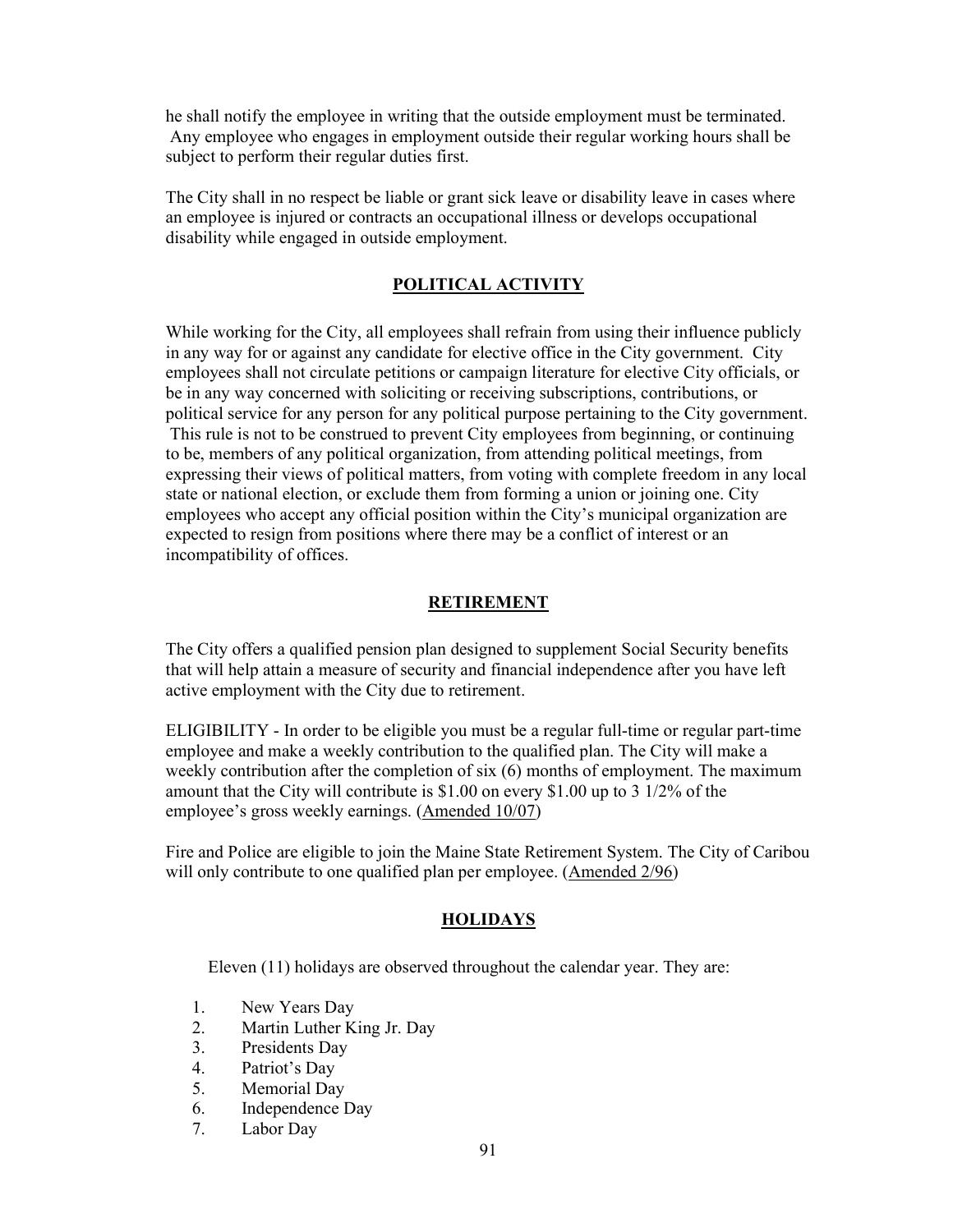- 8. Columbus Day
- 9. Veteran's Day
- 10. Thanksgiving
- 11. Christmas

Since some governmental departments must be open every day due to the necessity of their operation, it is not possible for all employees to be scheduled off duty on the day the holiday occurs. When this happens and the employee is unable to take a day off to make up for it, he/she will receive pay at time and a half  $(1 \frac{1}{2})$  for the holiday worked.

Holidays falling on Saturday will be observed on Friday and all holidays falling on Sunday will be observed on Monday. Any employee not working the day prior and the day following a holiday when scheduled to do so, will relinquish eligibility for holiday pay unless there is a legitimate reason for the employees action. Paid holidays will be provided to regular part time employees on a pro-rata basis. (Amended 2/96 and 2/01)

# VACATIONS

An employee is eligible to take annual vacation time with pay after completing  $s$ ix  $(6)$ continuous months of service with the City. For employees completing six months of service, all vacations will be taken by January 1 or within three (3) months of their employment anniversary date.

All subsequent annual vacations are calculated by January 1. Vacations cannot be accumulated from year to year. All vacation time should be taken during the established vacation period for each department.

Vacation will be accumulated as follows:

After six months of service the employee will receive 1 workweek. After 1 year of service the employee will receive 1 additional workweek. After 2 years of service the employee will receive 2 workweeks vacation. After 5 years of service the employee will receive 3 workweeks. After 15 years of service the employee will receive 4 workweeks. After 20 years of service the employee will receive 5 workweeks. (Amended 10/07) (Amended 6/14)

Regular part time employees are eligible to accumulate vacation based on the average number of hours worked, holiday hours, and vacation hours per week in the past year. The average number of hours is then calculated at the number of years of service. Effective for the 2022 calendar year, based on hours from the 2021 calendar year. (Amended 8/07) (Amended 1/22)

Vacation pay is determined by the pay rate of the employee at the time they are actually on vacation. Employees may take vacations in any increments of their choosing, at the discretion of the Department Head. If payday falls during the annual vacation of any employees, he/she is entitled to his/her pay in the payroll prior to the start of their vacation. (Amended 10/07)

It is the City policy that each employee shall take at least one (1) week vacation a year. Department Heads are in charge of scheduling vacations. They will do their best to plan their schedules according to requests made by employees and employee's seniority. (Amended 2/96)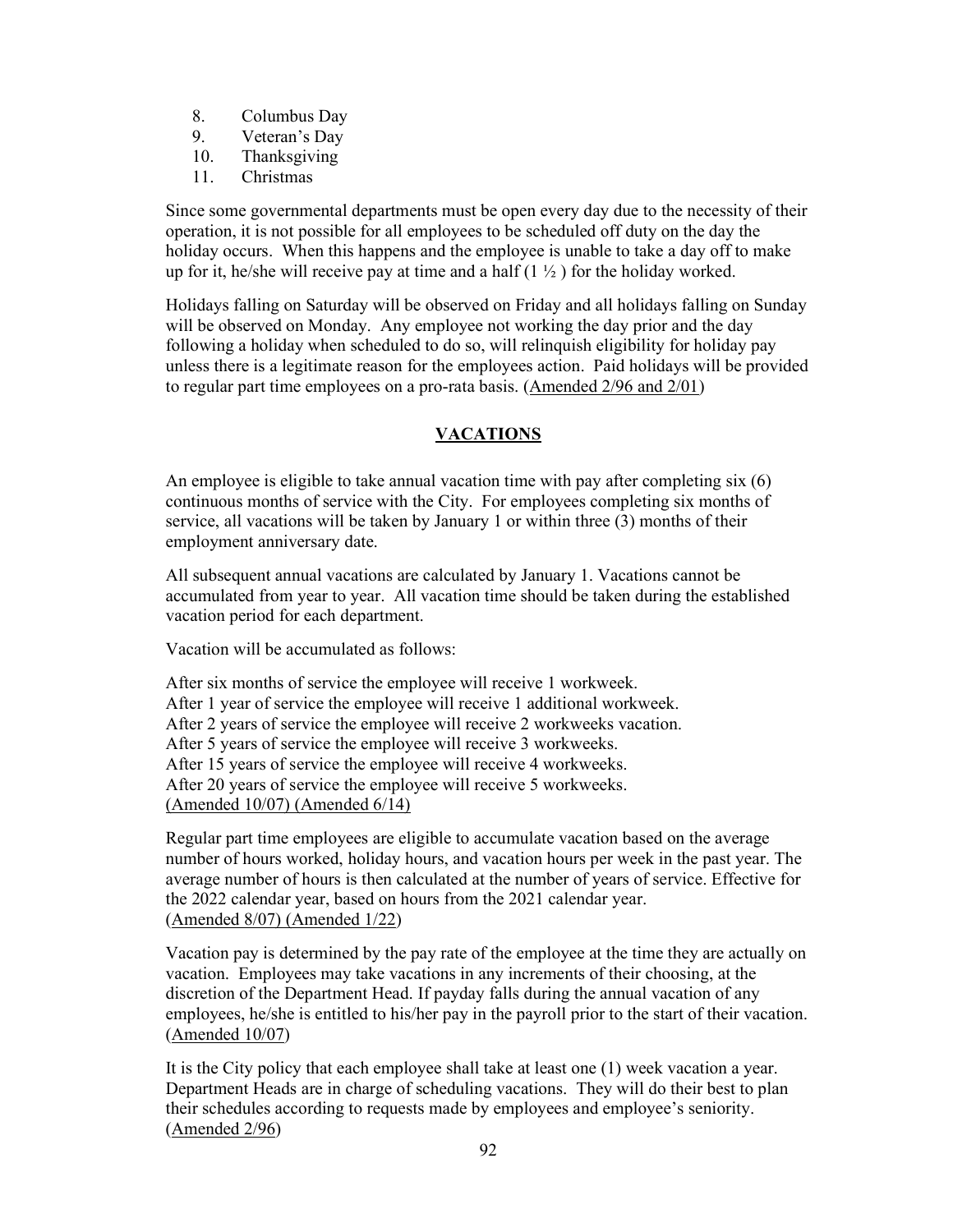An employee is not allowed to work and be paid double his/her wage during his/her vacation period. (Amended 2/96 and 2/16)

The employer encourages employees to use all of their annual accrued vacation however; under some circumstances an employee may not be able to use their full allotted vacation. With the approval of the Department Head and the City Manager, an employee may bank unused vacation time up a maximum of what the employee has in their bank as of December 31, 2014, to be paid only upon separation or retirement. (Amended 2/01) Banked Vacation hours beyond 400 hours will not be paid out. (Amended 6/14)

An employee may request to receive the entire amount of banked vacation pay prior to their retirement or resignation from the City's employment. It shall be solely up to the discretion of the City Manager to allow the banked vacation time to be paid out after receiving the request. If the request is granted the employee shall not be eligible to bank hours. (Amended 2/16)

Each year an employee may roll over unused vacation to be used by the last day of February of the following year. (Amended 6/14)

Upon retirement or resignation from the City's employment, or upon death, the employee or his/her estate can collect unused vacation pay. (Amended 2/96)

## SICK LEAVE

If you are a full time employee, you will be eligible for paid sick leave after completing six (6) months of continuous service from date of employment, at which time you will have accumulated 48 hours. Sick leave is accumulated at the rate of eight hours per month up to 960 hours or its equivalent.

Should any employee become ill, he/she will make an attempt to contact their supervisor or Department Head prior to their regularly scheduled start time. Failure to do this may jeopardize eligibility for sick leave for the period.

Employees may be required to present a doctor's certificate to justify absence and to qualify for payment for time lost during sick leave. (Amended 2/01) Any sickness occurring during a regularly scheduled vacation may not be counted as sick leave.

For employees hired on or before December 31, 2013: Upon retiring and discontinuance from the City's employment or upon death, the employee or his/her estate shall be paid unused sick leave benefits up to the amount in the employees sick bank as of December 31, 2014. (Amended 2/01) Upon termination of employment in good standing with the City, the employee will be compensated for unused banked sick leave, up to the number of hours in their bank as of December 31, 2014, according to the following schedule:

| After 5 years -  |      |
|------------------|------|
| After 10 years - | 50%  |
| After 15 years - | 75%  |
| After 20 years - | 100% |

#### (Amended 6/14)

For employees hired on or after January 1, 2014 there shall be no pay out of unused banked sick leave. (Amended 6/14)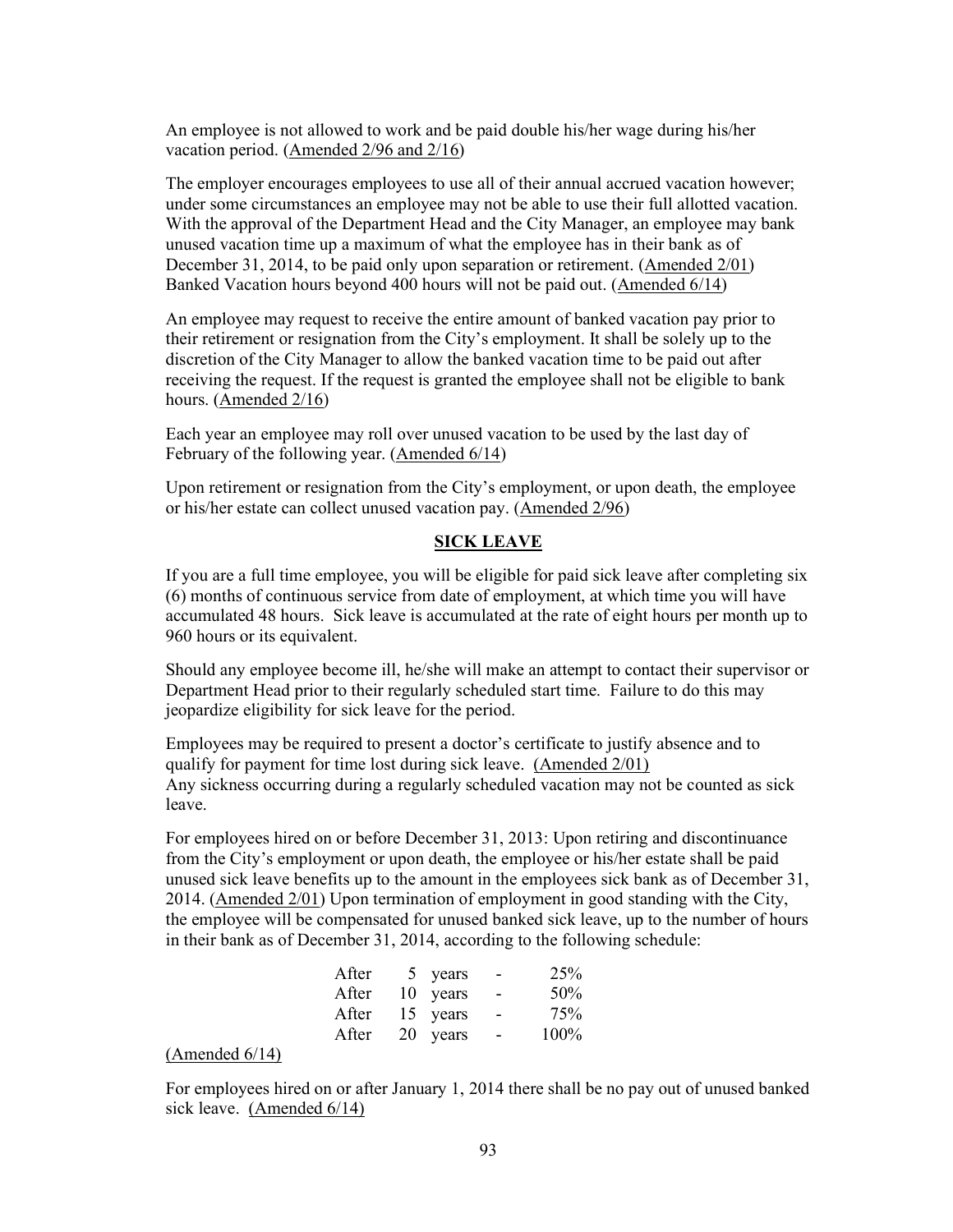For employees hired on or before December 31, 2013: The City wishes to encourage employees to build up their accrued sick leave to provide security for those instances when the employee is unable to perform duties because of sickness. Upon accruing the maximum number of hours, the employer will permit the employee to bank additional unused hours for additional security, to be used only when a long term illness of the employee occurs, which can be documented by the employee's physician. The employer will also permit the employee to cash in any accrued sick leave, beyond nine hundred sixty (960) hours at the rate of \$6.25 per hour. The determination to bank or cash in these sick leave hours will be done during the month of January each year and will be paid out to the employee or credited to the sick leave bank in February of each year.

For Employees hired on or after January 1, 2014 there shall be no payout of sick time accumulated beyond the nine hundred sixty (960) hours. (Amended 6/14)

#### DIRECT DEPOSIT

All employees are required to enroll in the City's Direct Deposit Program.

## UNPAID FAMILY AND MEDICAL LEAVE (FAMILY MEDICAL LEAVE ACT OF 1993)

FMLA requires covered employers to provide up to 12 weeks of unpaid, job-protected leave to "eligible" employees for certain family and medical reasons. Employees are eligible if they have worked for a covered employer for at least one year, for 1,250 hours over the previous 12 months

#### Reasons For Taking Leave

Unpaid leave must be granted for any of the following reasons:

- To care for the employee's child after birth or placement for adoption or foster care;
- To care for the employee's spouse, son or daughter or parent, who has a serious health condition; or

• For a serious health condition that makes the employee unable to perform his or her job.

#### Advance Notice and Medical Certification

The employee may be required to provide advance leave notice and medical certification. Taking of leave may be denied if requirements are not met.

• The employee ordinarily must provide 30 days advance notice when the leave is "foreseeable."

• An employer may require medical certification to support a request for leave because of a serious health condition and may require second or third opinions (at the employer's expense) and a fitness for duty report to return to work.

## Job Benefits and Protection

• For the duration of FMLA leave, the employer must maintain the employee's health coverage under any "group health plan."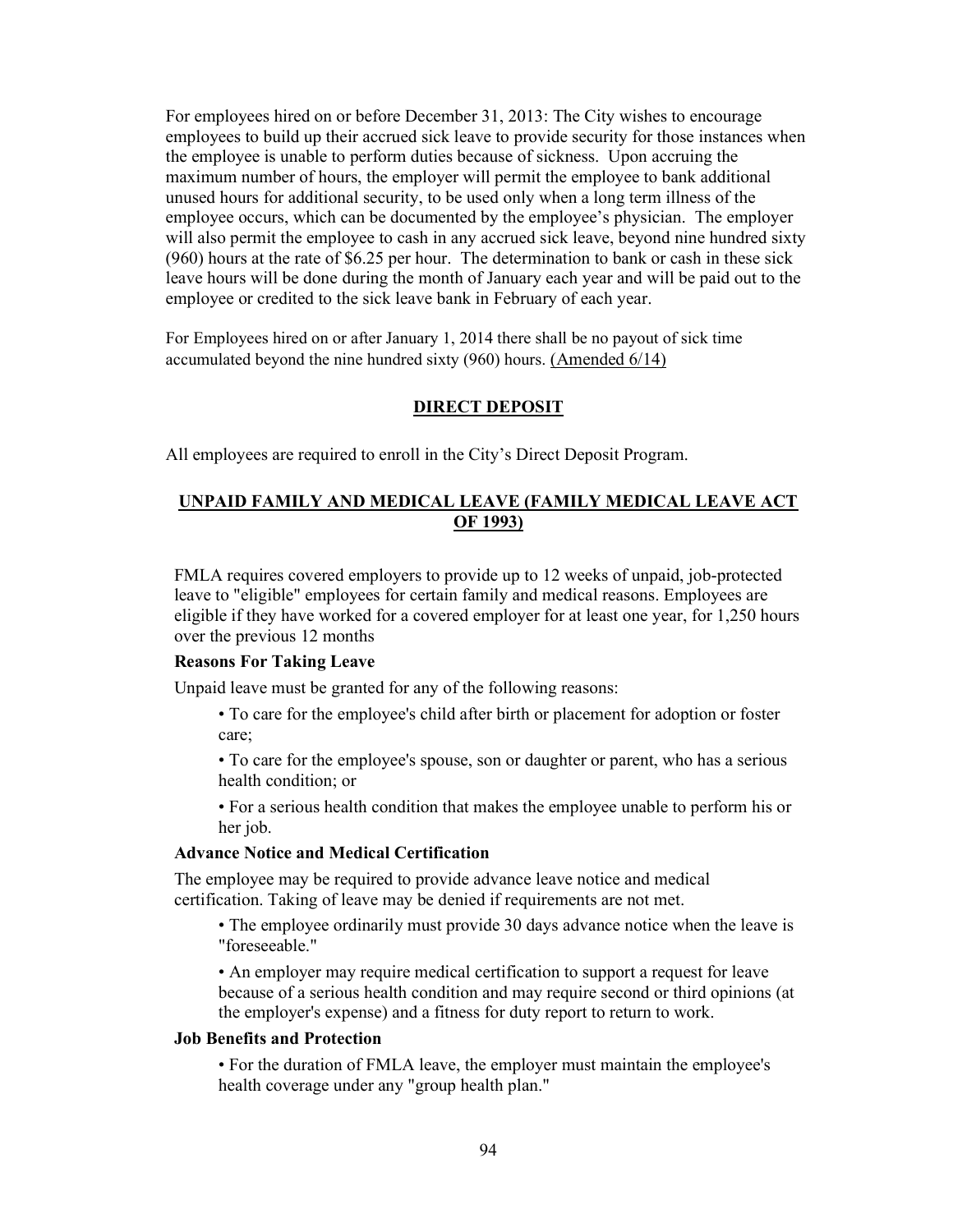• Upon return from FMLA leave, most employees must be restored to their original or equivalent positions with equivalent pay, benefits and other employment terms.

• The use of FMLA leave cannot result in the loss of any employment benefit that accrued prior to the start of an employee's leave.

#### Unlawful Acts by Employers

FMLA makes it unlawful for any employer to:

• Interfere with, restrain, or deny the exercise of any right provided under FMLA.

• Discharge or discriminate against any person for opposing any practice made unlawful by FMLA or for involvement in any proceeding under or relating to FMLA.

#### Enforcement

• The U.S. Department of Labor is authorized to investigate and resolve complaints of violations.

• An eligible employee may bring a civil action against an employer for violation.

FMLA does not affect any federal or state law prohibiting discrimination or supersede any state or local law or collective bargaining agreement which provides greater family or medical leave rights.

In accordance with the Federal Family and Medical Leave Act of 1993 and the State of Maine Family and Medical Leave Act, the City provides medical and family leaves of absence without pay to an employee who has been employed by the City of Caribou for 12 consecutive months and who has worked at least 1,250 hours during the year preceding the start of the leave is entitled to a family medical leave of up to twelve (12) weeks in any twelve (12) consecutive months for the birth, adoption of a child 16 years of age or less, or serious illness of the employee, child, spouse, or parent. Serious illness means an accident or disease or condition that: (1) poses imminent danger of death; (2) requires hospitalization involving an organ transplant, limb amputation or other procedure of similar severity; or (3) any mental or physical condition that requires constant in-home care. Please refer to the Human Resource Director's office for further details or clarification.

A. To be eligible for a family medical leave, the employee must give notice of the intended date upon which family medical leave will commence and terminate, unless the employee is prevented from giving notice because of a medical emergency. The employee requesting family medical leave must do so on a preprinted form available in the Human Resource Director's office.

B. The City will require certification from a physician to verify the amount of leave requested by the employee for medical leaves.

C. Family medical leave is without pay. The employee must use accrued sick leave in accordance with the policies concerning such leaves, to cover absences related to family medical leave; however, the total amount of family medical leave may not exceed twelve (12) weeks. Sick leave runs concurrently with (12) weeks of family medical leave.

D. If the employee is enrolled in group medical insurance prior to utilizing unpaid leave, the City of Caribou will pay for the employer's share of the medical insurance premium for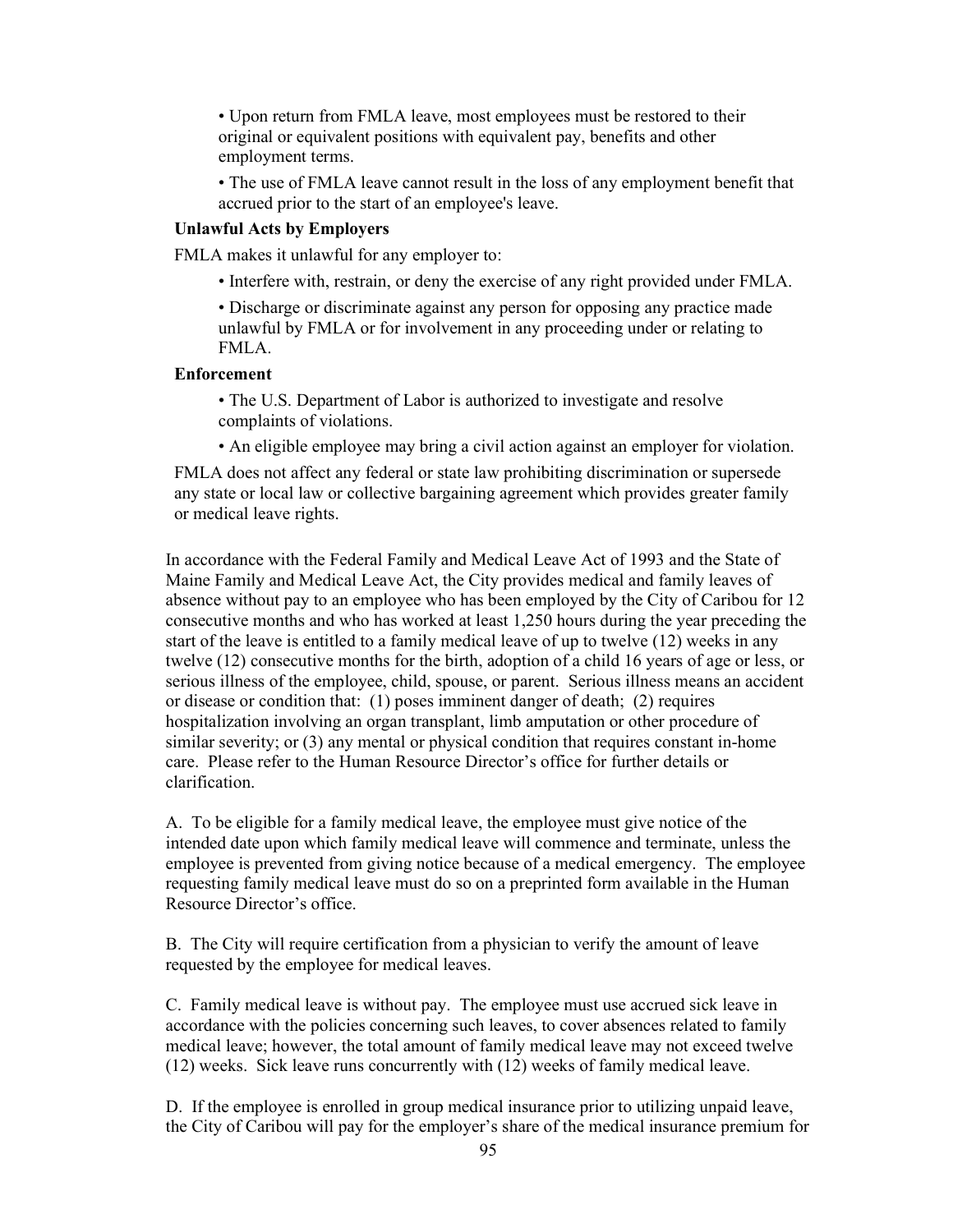the period of the unpaid family medical leave; said period not to exceed twelve (12) weeks. The employee's share of medical insurance, life insurance, income protection, union dues, union insurance and retirement benefits will continue during the period of unpaid leave at the cost of the employee. When all sick leave has been utilized by an employee, salary payments to the employee shall cease immediately. The City will no longer pay any amount toward employees' benefits after twelve (12) weeks. The employee will then have the opportunity to continue the benefits by paying the cost themselves. In the event that the employee fails to return to work after the expiration of the leave, the employee will be expected to reimburse the City for its share of the Health Insurance premiums. The employee will not be required to reimburse the City if he/she is precluded from returning to work by a serious health condition. The employee will be required to provide the City with medical certification of the serious health condition provided by the Medical Doctor that originally certified the serious health condition.

E. Sick and vacation leave do not accrue during an unpaid leave period.

F. Upon the end of the family medical leave, and/or upon submission of a qualified return to work report, an employee will be restored to the position occupied by the employee immediately prior to the commencement of the leave or to an equivalent position with the same employee benefits and pay as existed immediately prior to the commencement of the leave, except in the event of conditions unrelated to the employee's taking of a family medical leave which prevent the restoration to the same or equivalent position.

G. An employee should return to work from the family medical leave no later than the first working day following the expiration of the leave, unless statutes prevail.

H. An employee may take leave on an intermittent basis or by working a reduced schedule with prior written approval by a primary care physician and the City Manager.

# WORKER'S COMPENSATION

The City of Caribou provides Worker's Compensation Insurance coverage for all employees. When an on-the-job accident occurs the affected employee is to report it immediately to his or her direct supervisor or Department Head. The Department Head shall notify the Human Resources office within 24 hours of the injury or on the next following work day of the accident.

A. Preferred Provider Program

The City of Caribou encourages safety in our work environment. We are concerned about each employee's well being and take an active role to assist the employee with a proper recovery.

Because of our interest in employees, we have coordinated a preferred provider program for work-related medical services. For information on which the City's preferred provider is, please see either your Department Head or the Human Resource Director.

It is required that all employees, unless it is an emergency situation, seek medical treatment through the City's preferred provider. Initial medical treatment is to be obtained from the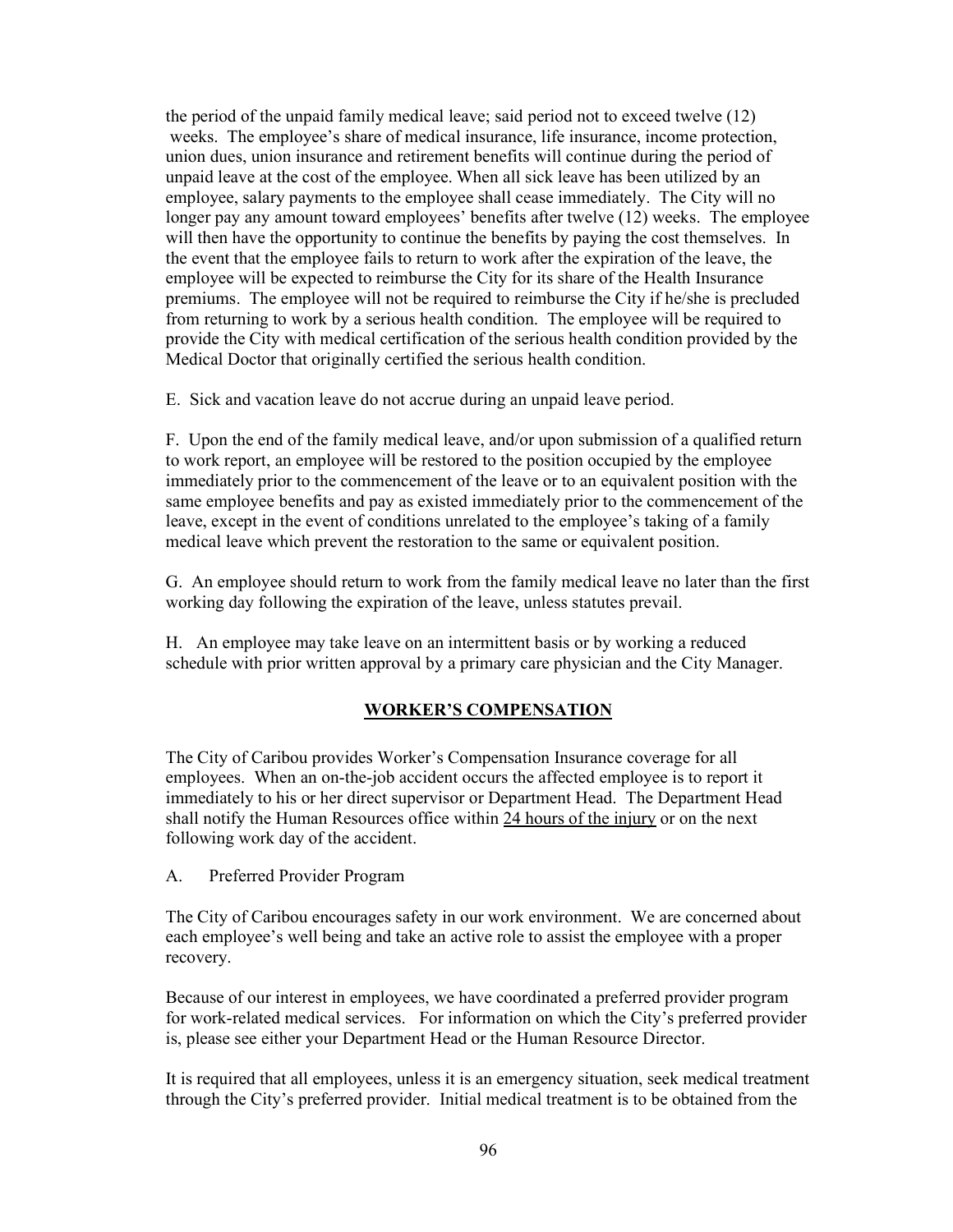City's preferred provider and is authorized by law under the Maine Workers' Compensation Act of 1992, Title 39-A, M.R.S.A., Section 206.

All initial medical treatment is to be obtained from the City's preferred provider and will be scheduled through the Department Head who in turn will notify the Human Resource Director.

The personal safety and health of each City Employee are of primary importance. The prevention of occupationally induced injuries and illnesses is of such consequence that it will be given precedence whenever necessary.

In the event that an occupational injury does occur, immediately notify your Department Head or direct supervisor. Each Department Head is responsible for completing a 1<sup>st</sup> Report of Injury form and turning it into the Human Resource Department.

#### IF THE INJURY APPEARS TO BE LIFE-THREATENING...

(Examples: unconsciousness, inability to move, potential spinal injuries, broken bones, uncontrollable bleeding, heart attack, stroke, inability to breathe, etc)

- 1. You or a sponsor on your behalf may call 911
- 2. You may report to a nearby emergency room.
- 3. Send someone to meet emergency personnel at building entrance and guide them to the emergency location.
- 4. Get names of witnesses and information necessary for an accident report

We look forward to working together to maintain a safe, healthy work environment, as well as provide opportunities for a proper recovery.

## B. Medical Bills

Medical bills, when received either by the department or the employee, are to be forwarded immediately to the Human Resource Director's office. Medical bills are paid without any waiting period. For employee compensation there is a seven day waiting period. The City remains responsible for employee compensation for the first seven days of the absence, this will be charged to employee sick leave, between eight and thirteen days the insurance carrier provides compensation; fourteen days and over all compensation is retroactive to day one by the insurance carrier and the employee's sick leave shall be credited back to the City upon payment by the employee to the City for the seven days.

In some instances worker's compensation payments may be held up. If this occurs, the City will continue to pay the employee by charging his/her time to sick leave, of which the employee must buy back from the compensation paid by the insurance carrier.

If a worker is receiving worker's compensation he/she must continue to pay his/her share of life and medical insurances.

# NON FMLA LEAVE OF ABSENCE

An employee of regular standing may be granted a leave of absence without pay by the City Manager on recommendation of the department head, with such leave not to exceed 90 days in length. The granting of the leave shall protect the employee's existing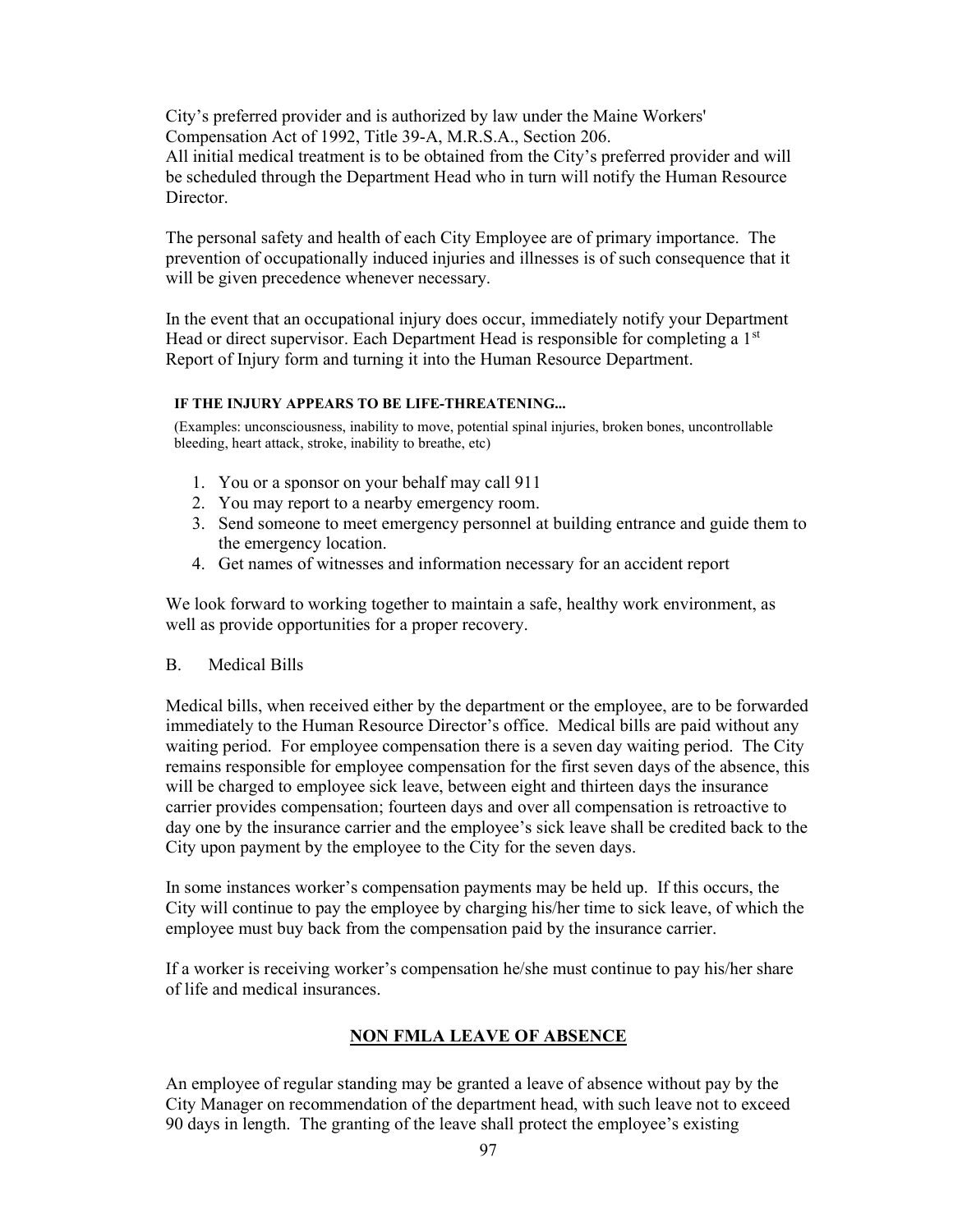continuous service for the leave period but shall not count as service time for Maine State Retirement, nor shall vacation or sick leave accrue during the absence, nor will the City continue to pay their portion of the Health insurance, nor will the employee receive pay for municipal holidays. (Amended 08/07)

# CATASTROPHIC LEAVE PROGRAM

## A. Introduction

The Catastrophic Leave Donation Program permits salary and benefits continuation for regular full-time employee's that work for the City of Caribou who have exhausted all paid leave due to their own serious illness or injury, or due to the need to care for a seriously ill member of the employee's family or household. Subject to the stated eligibility requirements, salary and benefits continuation is achieved through donation of vacation/sick hours from other City of Caribou employees.

B. Authority and Responsibility

- 1. Administration of the program will be handled by the Human Resources Director
- 2. Human Resources will determine on a case-by-case basis whether a request to draw from the pool qualifies for Catastrophic Leave usage. An employee may appeal a Human Resources determination to the City Manager for a final decision.

## C. Definition

A catastrophic illness or injury is a serious, debilitating illness or injury that incapacitates the employee or a member of the employee's family or household, and creates a financial hardship because the employee has exhausted all eligible vacation/sick hours.

## D. Eligibility

Recipients must meet each of the following conditions to be eligible to receive donated leave hours:

- 1. A leave of absence is approved by the Department Head and then Human Resources in relation to a catastrophic illness or injury.
- 2. Recipient has exhausted all paid leave accruals and is not receiving short term disability or Workers' Compensation payments.

## E. Procedures

- 1. Donor and recipient requests are submitted in confidence to Human Resources using the Request/Donation for Catastrophic Banked Leave form.
- 2. Donors donate vacation/sick hours to a general pool without specifying a recipient.
- 3. A request to receive donated vacation/sick leave must be accompanied by a physician's written verification of the illness or injury.
- 4. All donations are processed anonymously.
- 5. Donations are not tax deductible.
- 6. Participation in the program, for donors and recipients, is entirely voluntary.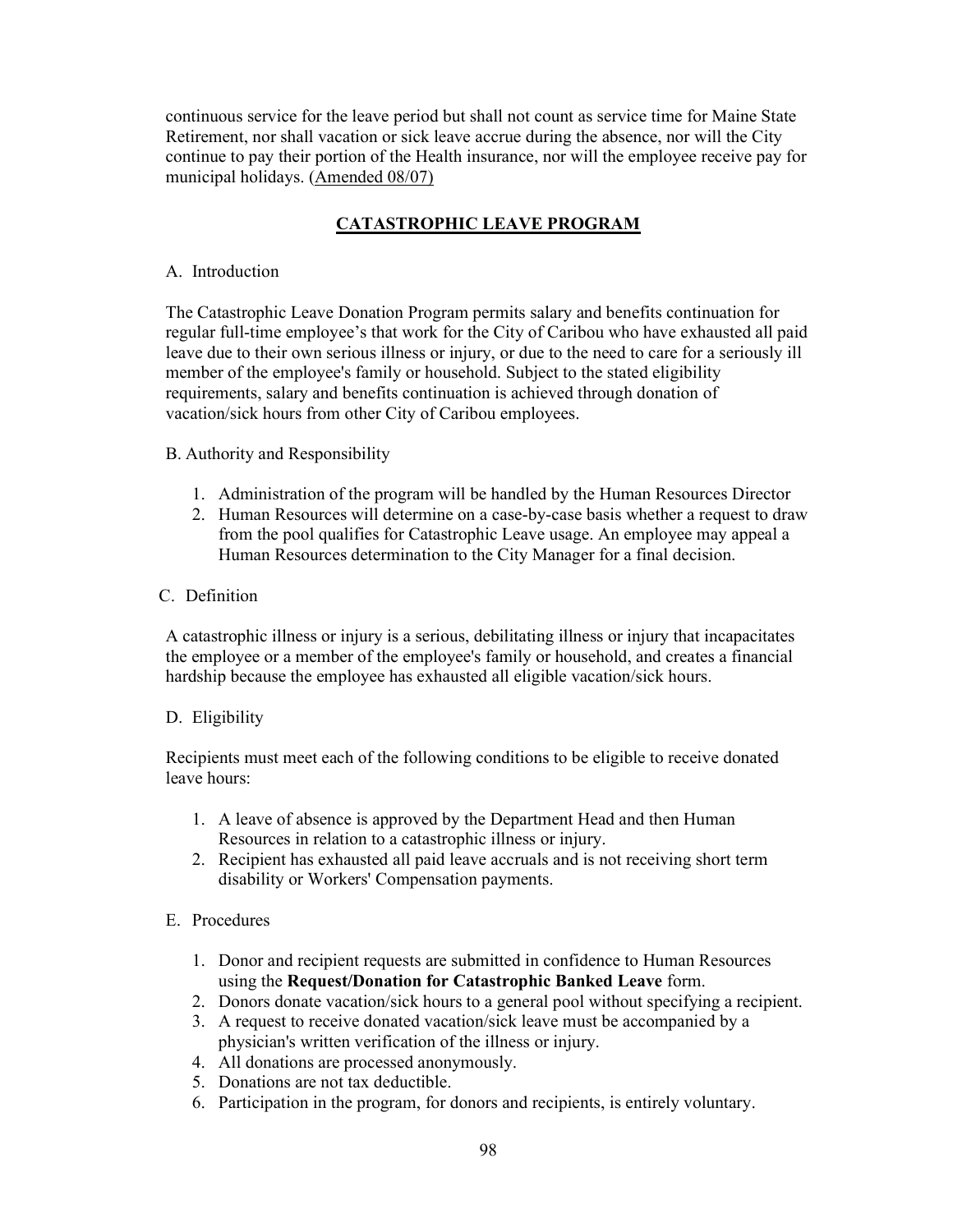## F. Limitations

- 1. Prior to receiving donated leave through this program an employee must first exhaust all paid accruals, including sick leave and vacation leave.
- 2. A recipient is required to use any leave accrued during the previous pay period(s) prior to use of donated leave hours.
- 3. In any pay period, recipients may use donated hours only up to their regular weekly hours.
- 4. Donations must be a minimum of eight hours with any additional hours in wholehour increments.
- G. Frequently asked questions

#### 1. What is the effect of short-term disability benefits in relation to the program?

Once time is donated to an eligible employee, that employee is placed on active pay status. When an employee is on pay status, they are not eligible for short-term disability. Donated time may be used during the employee's disability waiting period, but disability benefits will not be payable until the waiting period is over and the employee is no longer on active pay status.

## 2. May donations be made at any time?

Yes.

## 3. Where do the donated hours go?

When an employee donates vacation/sick hours, the hours go into a general leave bank for future use by eligible employees.

#### 4. Must donations be made anonymously?

Generally, it will be assumed that donations are being made anonymously. Anonymity prevents pressure from being placed on, or perceived by, employees who do not choose to donate hours, regardless of the reason for their decision. However, as a matter of personal discretion, donors may choose to inform recipients of their action.

## 5. What happens to left-over donated hours that are not needed by the recipient?

Since donations are irrevocable, hours not needed by the recipient are transferred back to the bank.

## JURY DUTY

As a City employee, you are expected to carry out your citizen responsibilities. An employee will be granted special leave, as required, for jury duty or performance of other civic duty requiring appearance in court or before another public body. The employee shall be paid the difference (if any) in compensation between the amount received from the rendering of such service and his or her regular rate of pay, if the service occurs during a work day. Time paid for jury service shall not be counted as time worked for purposes of overtime computation.

## MILITARY LEAVE

Any permanent employee in a regular full time position who is a member of the National Guard or any branch of the Armed Forces of the United States, and is required to undergo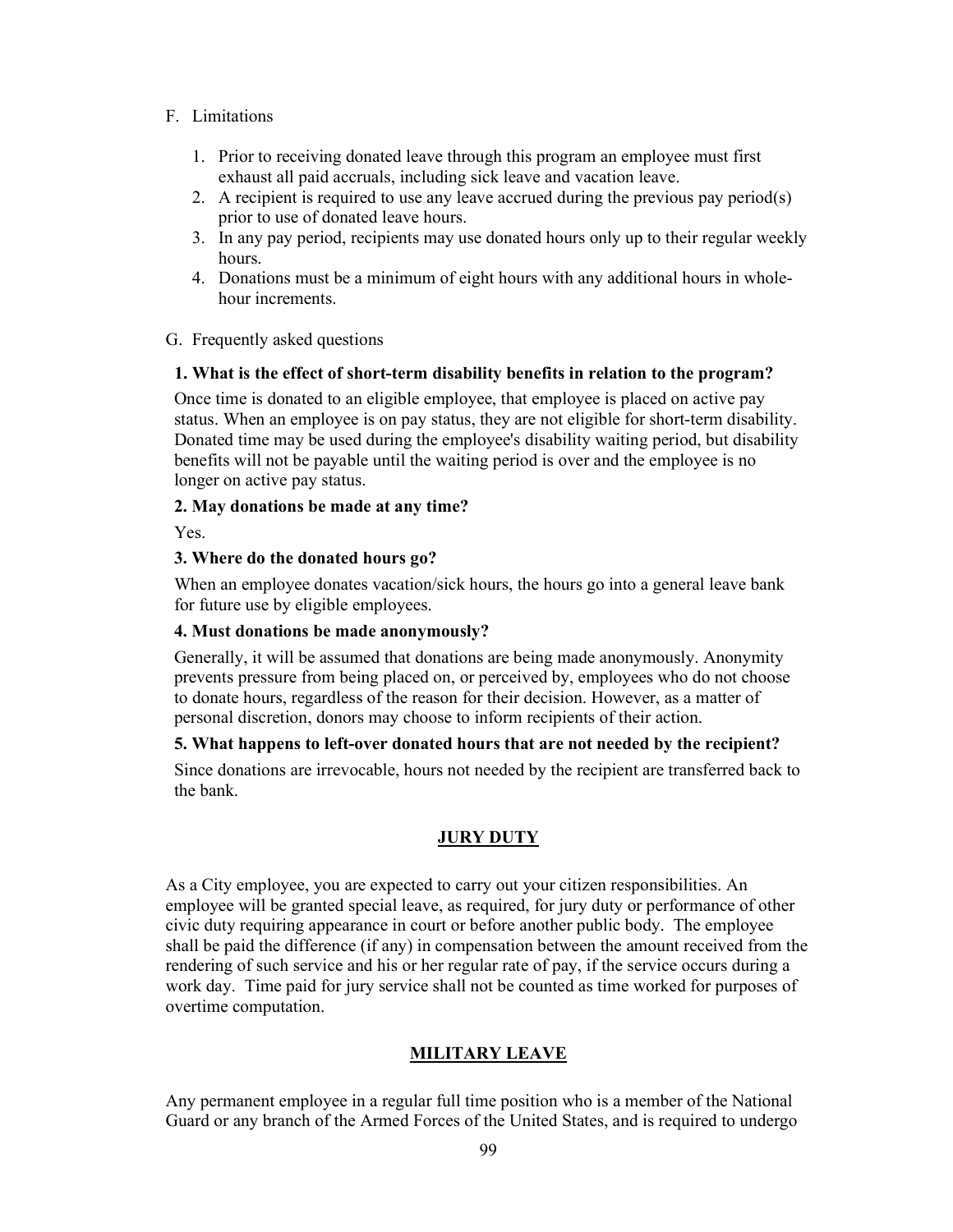field training or Active Duty, shall be allowed a leave of absence. Any City employee that is required to undergo this duty will be granted reserve service leave, in addition to normal vacation leave, per fiscal year. For any such period of reserve service leave, the City will pay the difference (if any) between service pay, and the employee's regular pay.

Any permanent employee in a regular full time position that returns to their position from active duty service and suffers post traumatic syndrome will have counseling provided to them per the Military Leave Act of 1994.

The main law governing the employment rights of employees on military duty is the Uniformed Services Employment and Reemployment Rights Act of 1994 (USERRA), found in Title 38 of the United States Code starting at Section 4301. The law does several things:

- Employers must hold open the jobs of employees on military duty and may not otherwise discriminate against them because of their military service.
- The law gives that protection to every type and variety of employee.
- Upon return from military duty, a veteran or employee who is still in the military is entitled to whatever position he or she would have attained with reasonable certainty if the military service had not occurred. In narrowly-defined situations, a veteran may be given a comparable position as long as the seniority, pay, and status remain the same.
- A veteran may not be discharged or subjected to adverse employment action for one year after the date of reinstatement, except for cause; the same rule applies to service in the Reserves or National Guard.
- Employers must provide up to eighteen months of health plan coverage to employees when they are absent on military leave. When the veteran returns, the employer must immediately cover the veteran under the employer's health plan, assuming the veteran was covered prior to the leave.
- Seniority under an employer's pension plan must continue to accrue while the employee is on military duty. To the extent that the employer funds the plan, the employer must continue to fund the employee's participation in the plan.
- In general, if a benefit having to do with length of service would have accrued with reasonable certainty, had the veteran been continuously employed by the employer, the employer must award the benefit as if the veteran had been continuously employed.

## BEREAVEMENT LEAVE

In the event of a death in the immediate family, absence from work with pay may be granted for a period not to exceed three (3) days. Other circumstances may be granted with special permission of the Department Head and or the City Manager.

For the purpose of this policy, immediate relatives are defined to include spouses, parents, grandparents, children, grandchildren, brothers, sisters, brothers and sisters in-law, fathers and mothers in-law, stepparents, stepbrothers, stepsisters, stepchildren, sons-in-law, daughters-in-law, and individuals residing with an employee. (Amended 2/96)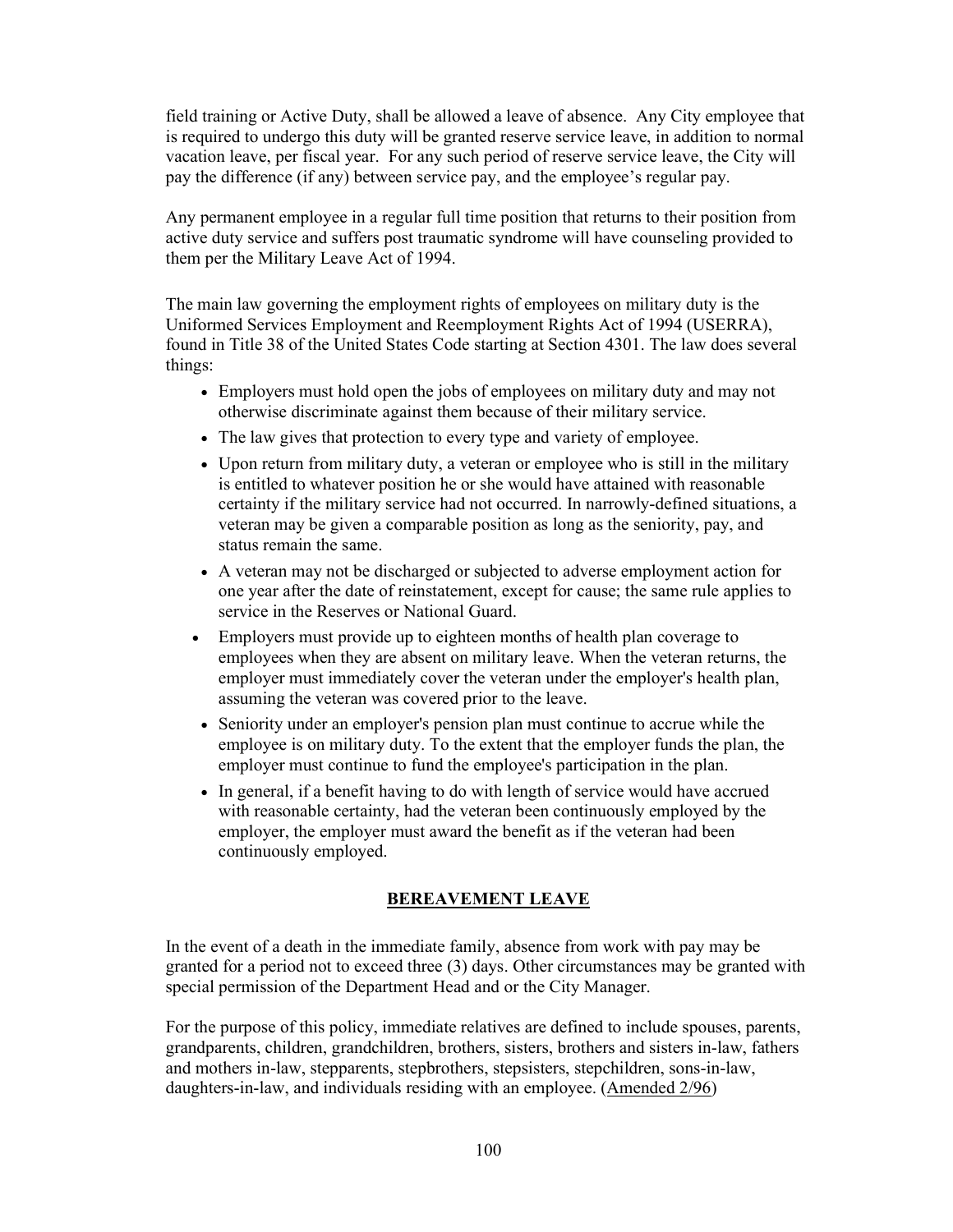## PERSONAL BUSINESS

The City realizes that medical appointments and other necessary engagements may occur during regular scheduled working hours. When this happens, you must receive permission from your supervisor or Department Head for leave. Time lost will be deducted from sick time or vacation time for non salaried personnel. (Amended 10/07)

#### ACCIDENTS TO EMPLOYEES

All injuries to personnel, no matter how minor, during the work schedule, must be reported immediately to the Department Head and a written report shall be made.

Employees suffering from an on the job injury may be sent to a doctor for examination. Time lost because of an injury incurred while on duty will not be deducted for any reason when computing length of service.

#### **HEALTH AND SAFETY**

The personal safety and health of each City employee are of primary importance. The prevention of occupationally induced injuries and illnesses is of such consequence that it will be given precedence whenever necessary. To the greatest degree possible, the City will provide all facilities and equipment required for personal safety and health in keeping with highest standards.

To assist in providing a safe and healthful work environment for employees, customers, and visitors, the City of Caribou has established a workplace safety program. This program is a top priority for the City. The Safety Officer has responsibility for implementing, administering, monitoring, and evaluating the safety program. Its success depends on the alertness and personal commitment of all.

The City provides information to employees about workplace safety and health issues through regular internal communication channels such as supervisor-employee meetings, bulletin board postings, memos, or other written communications.

Employees and supervisors receive periodic workplace safety training. The training covers potential safety and health hazards and safe work practices and procedures to eliminate or minimize hazards. A safety advisory group has been established to assist in these activities and to facilitate effective communication between employees and management about workplace safety and health issues.

Some of the best safety improvement ideas come from employees. Those with ideas, concerns, or suggestions for improved safety in the workplace are encouraged to raise them with their supervisor, or bring them to the attention of the Safety Officer.

Each employee is expected to obey safety rules and to exercise caution in all work activities. Employees must immediately report any unsafe condition to the appropriate supervisor. Employees who violate safety standards, who cause hazardous or dangerous situations, or who fail to report or, where appropriate, remedy such situations, may be subject to disciplinary action, up to and including termination of employment.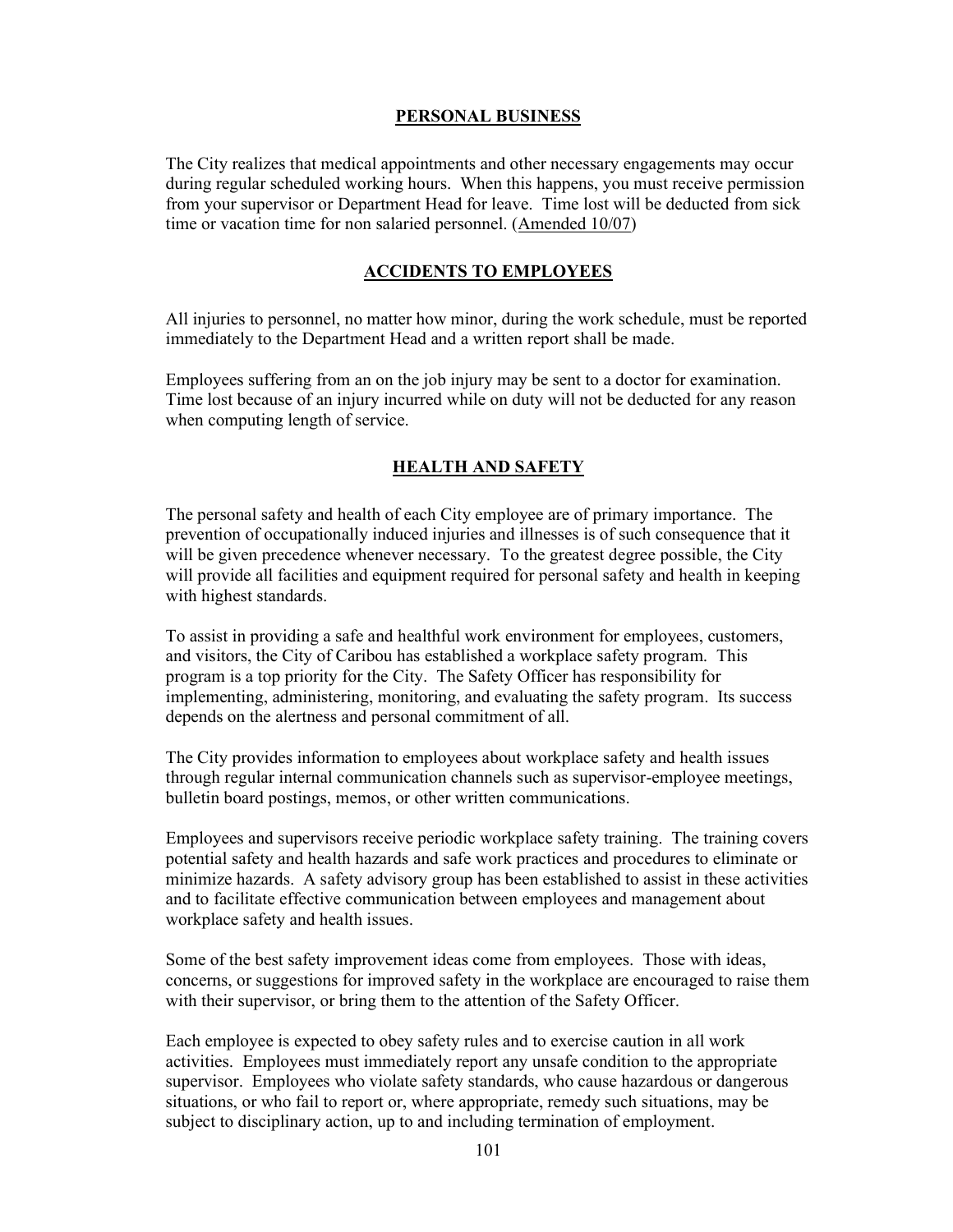In the case of accidents that result in injury, regardless of how insignificant the injury may appear, employees should immediately notify their immediate supervisor. Such reports are necessary to comply with laws and initiate insurance and workers' compensation benefits procedures. Please see the City of Caribou Safety Handbook for complete details.

## HEALTH AND WELLNESS PROGRAM

In addition to the workplace safety program, the City has established a Health and Wellness program. This program has been established to evaluate the Cities workforce. Group health needs and risks are presented through a Personal Wellness Profile that is administered confidentially and annually through the Human Resources office. Through this confidential profile, the City can evaluate the health needs and risks of employees. Recommendations for initiating risk reduction and health enhancement are a vital key to maintaining a healthy workforce. Not only does this program maintain a healthy workforce, but the program also helps with keeping healthcare costs at a minimum. For more information, contact the Human Resources Director.

# CHANGE OF PERSONAL STATUS

It is imperative that every employee report any change of information contained in their original application to the head of their department. Changes to be reported include change of address, telephone number, marital status change in number of dependents, etc. At that time, the Department Head will turn in all paperwork to Human Resources in order to make the change effective.

# SOLICITATION

As public employees, we are restricted from some activities which private organizations sometimes allow. We are not allowed to solicit for any political purpose on City property during working hours.

# DRUG FREE WORKPLACE POLICY

It is the desire of the City of Caribou to provide its employees with a drug-free, healthful and safe workplace. To promote this goal, employees are required to report to work in appropriate mental and physical condition to perform their jobs in a satisfactory manner.

While on City owned property and while conducting business related activities off City owned property, no employee may use, possess, distribute, sell, or be under the influence of alcohol or engage in the unlawful manufacture, distribution, dispensation, possession, or use of illegal drugs. Violations of this policy may lead to disciplinary action, up to and including immediate termination of employment, and/or required participation in a substance abuse rehabilitation or treatment program. Such violations may also have legal consequences.

The legal use of prescribed drugs is permitted on the job only if it does not impair an employee's ability to perform the essential functions of the job effectively and in a safe manner that does not endanger other individuals in the workplace.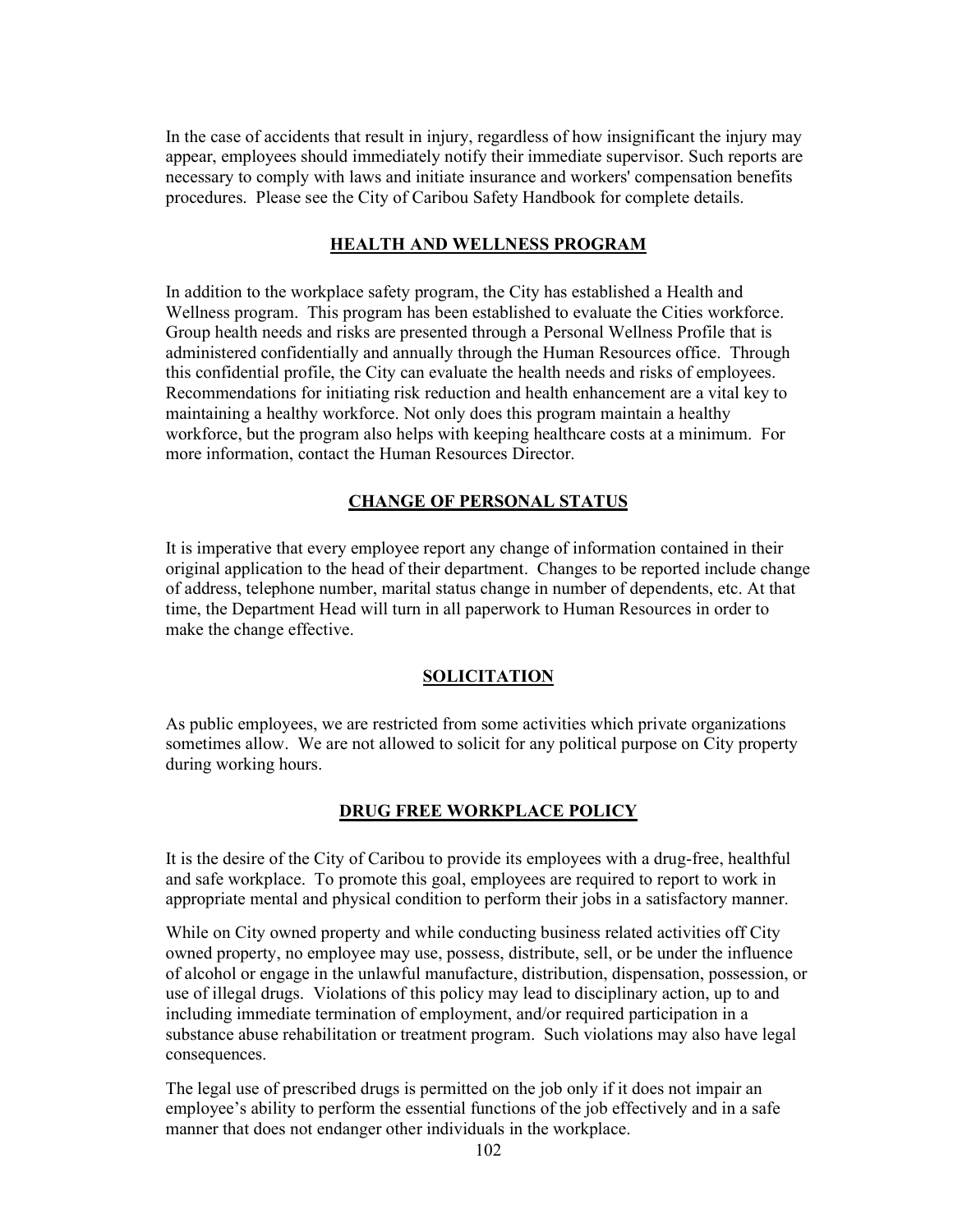To inform employees about important provisions of this policy, the City has established a drug-free awareness program. The program provides information on the dangers and effects of substance abuse in the workplace, resources available to employees, and consequences for violations of this policy.

Employees with questions or concerns about substance dependency or abuse are encouraged to discuss these matters with their supervisor, the Human Resource Director or the City Manager to receive assistance or referrals to appropriate resources in the community.

Employees with drug or alcohol problems that have not resulted in, and are not the immediate subject of, disciplinary action, may request approval to take time off to participate in a rehabilitation or treatment program. Leave may be granted if the employee agrees to abstain from use of the problem substance; abides by all City employment policies, rules and prohibitions relating to conduct in the workplace; and if granting the leave will not cause the City department any undue hardship.

Employees with questions on the policy or issues related to drug or alcohol use in the workplace should raise their concerns with their supervisor, the Human Resource Director or the City Manager without fear of reprisal.

## WORKPLACE SMOKING POLICY

In accordance with the provisions of the Workplace Smoking Act of 1985, the City has adopted a smoking policy. Pursuant to this Act, smoking shall be prohibited within any municipal building. We ask employees who smoke to please cooperate with this policy and to only smoke at designated smoking areas.

## EMPLOYEE ASSISTANCE PROGRAM

A. The City of Caribou recognizes that alcohol and drug problems are problems for which there is effective treatment and rehabilitation in the majority of cases. Employee assistance is designed as a means of helping employees seek the necessary treatment to alleviate problems affecting job performance. Therefore, the City of Caribou has established an Employee Assistance Program (EAP) to service employees in dealing with drug or alcohol problems.

B. Employees may receive assistance from the EAP through self-referral or supervisory referral.

1. Self-referral is a referral in which an employee initiates contact with the EAP directly.

2. Supervisory referral is a referral in which the supervisor strongly suggests to the employee that he/she seek consultation with the EAP. Supervisors may refer employees to the EAP when deteriorating skills or job performances do not respond to normal supervisory action.

C. Employees who seek help through the EAP or who are referred to the EAP by a supervisor will be referred for diagnosis and/or evaluation by an Employee Assistance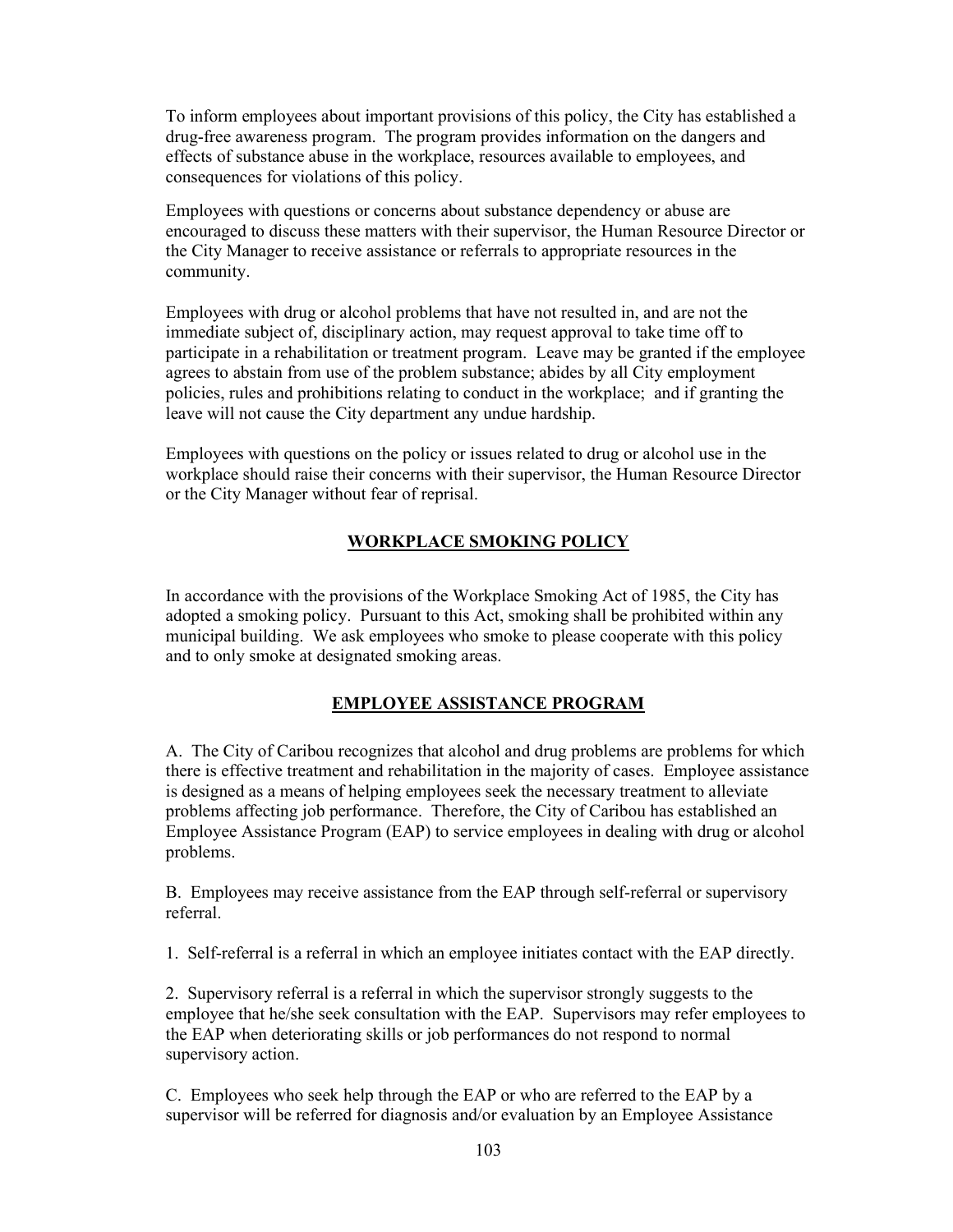Counselor. The Employee Assistance Counselor is a person who has a Master's Degree (or similar certification) in counseling, human services or social work that will provide counseling or refer the employee to appropriate diagnosis, evaluation and/or treatment. The Employee Assistance Counselor will be designated by the Human Resource Director.

D. An employee who refuses help or demonstrates little or no effort to perform satisfactorily is subject to normal disciplinary actions. Employees participating in the EAP are expected to meet existing job performance standards and established work rules.

E. All EAP records are confidential and maintained separately from other personnel records. These records will be protected from disclosure to the fullest extent possible and in accordance with existing State and Federal regulations.

F. In the case of a supervisory referral, the Employee Assistance Counselor will ask the employee to sign appropriate release forms so that the Counselor can have contact with the supervisor and the referral agent, if applicable.

G. The Counselor will be responsible for keeping a record of the diagnostic evaluation and the treatment recommendation which will be kept confidential.

H. The Counselor will inform the supervisor as to whether the employee kept the appointment with the Counselor and whether the employee was willing to follow through with the treatment plan. The Counselor will follow-up with the employee as treatment progresses.

I. If the employee's performance or attendance shows no improvement within a reasonable time frame (mutually agreed upon if possible), the employee will be subject to appropriate disciplinary action.

## RIGHTS OF EMPLOYEES UTILIZING THE EMPLOYEE ASSISTANCE PROGRAM

A. Employees using the EAP have the right to confidential services. EAP records do not become part of any personnel records and release of EAP records can only be made with the written permission of the employee.

B. EAP information cannot be shared with supervisors without the employee's written consent.

C. If the employee is using the EAP as a result of a supervisory referral, the Counselor will only provide the following information to a supervisor, unless the employee signs a written consent agreeing to the release of additional information:

- 1. Whether the employee made and kept the appointment;
- 2. Whether the Counselor assesses there is a problem (specifics will not be discussed); and
- 3. Whether the employee is open to recommendations made by the Counselor.

D. Employees have the right to have access to their records, the right to review relevant information regarding their treatment and referrals, and the right to any and all information regarding benefits.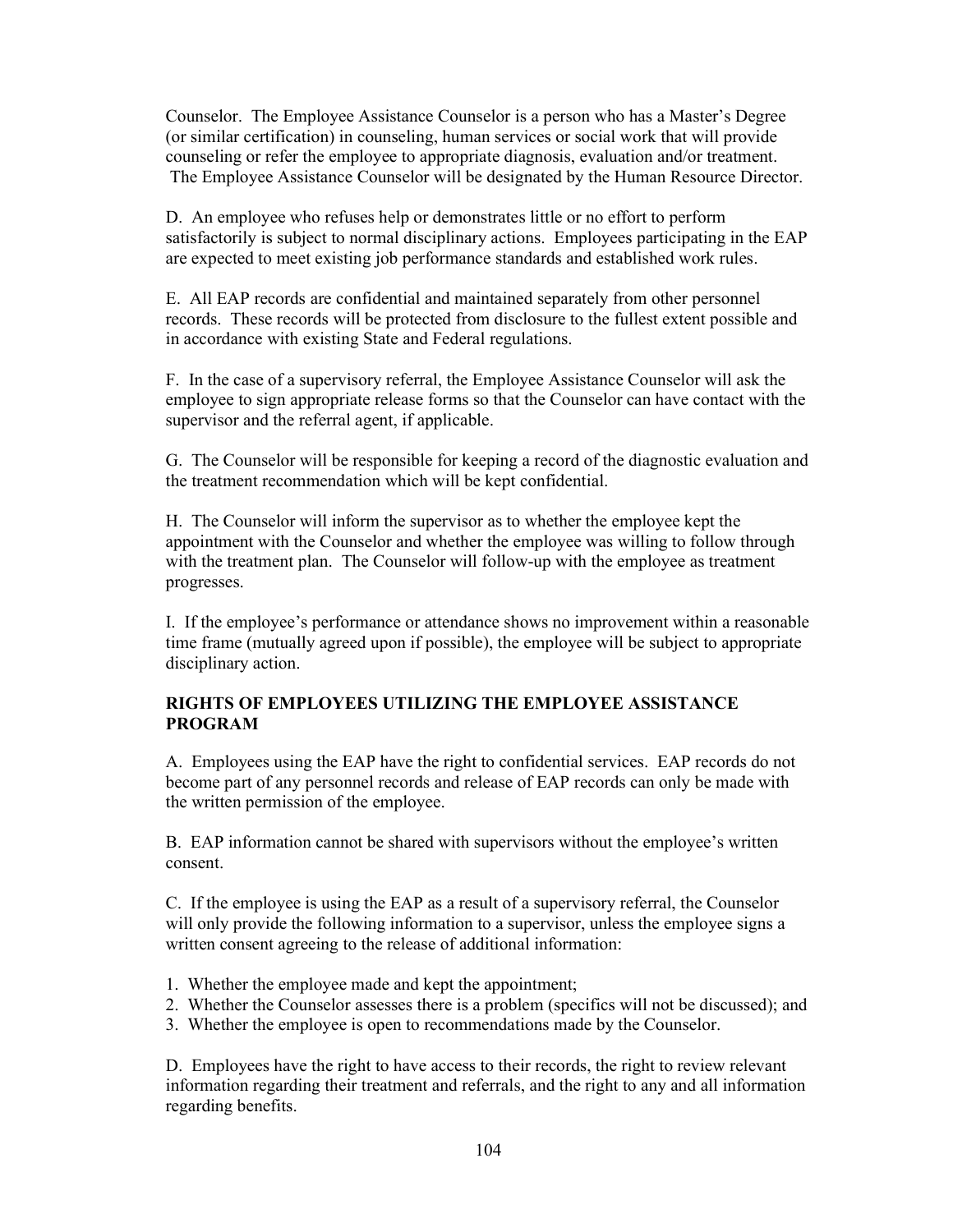# **SEXUAL HARASSMENT POLICY**

It is the intent of the City of Caribou to provide a work environment that is free from discrimination or harassment. Therefore, it is the policy of the City that any form of sexual harassment, including both verbal and physical, is unacceptable conduct in the workplace and will not be tolerated from any source, including supervisors, co-workers and nonemployees. Employees are encouraged to assist the City with its goal of maintaining a workplace free of sexual harassment and with its commitment to deal seriously with allegations of sexual harassment when they arise.

## Sexual Harassment Is Illegal under State and Federal Law Per State Law MRSA; Title 26.

It is illegal for any employee to sexually harass another employee, and for any supervisory employee to permit any act of sexual harassment in the workplace by anyone, whether or not an employee.

## Definition of Sexual Harassment under State and Federal Law Per State Law MRSA; Title 26. .

Unwelcome sexual advances, requests for sexual favors, and other verbal or physical conduct of a sexual nature constitute sexual harassment when:

1. this conduct explicitly or implicitly affects an individual's employment;

2. submission to, or rejection of such conduct by an individual is used as the basis for employment decisions affecting such individual; or

3. such conduct has the purpose or effect of substantially interfering with an individual's work performance or creating an intimidating, hostile, or offensive working environment.

## Description of Sexual Harassment<sup>1</sup>.

- A. Physical assaults of a sexual nature such as:
	- 1. Rape, sexual battery, molestation or attempts to commit these assaults; and
	- 2. Intentional physical conduct which is sexual in nature, such as touching, pinching, patting, grabbing, brushing against another's body, or poking another employee's body.
- B. Unwanted sexual advances, propositions or other sexual comments, such as:
	- 1. Sexually-oriented gestures, noises, remarks, jokes or comments about a person's sexuality or sexual experience directed at or made in the presence of any employee who indicates or has indicated in any way that such conduct in his/her presence is unwelcome;

<sup>&</sup>lt;sup>1</sup> The descriptions in this Section are not meant to be exhaustive.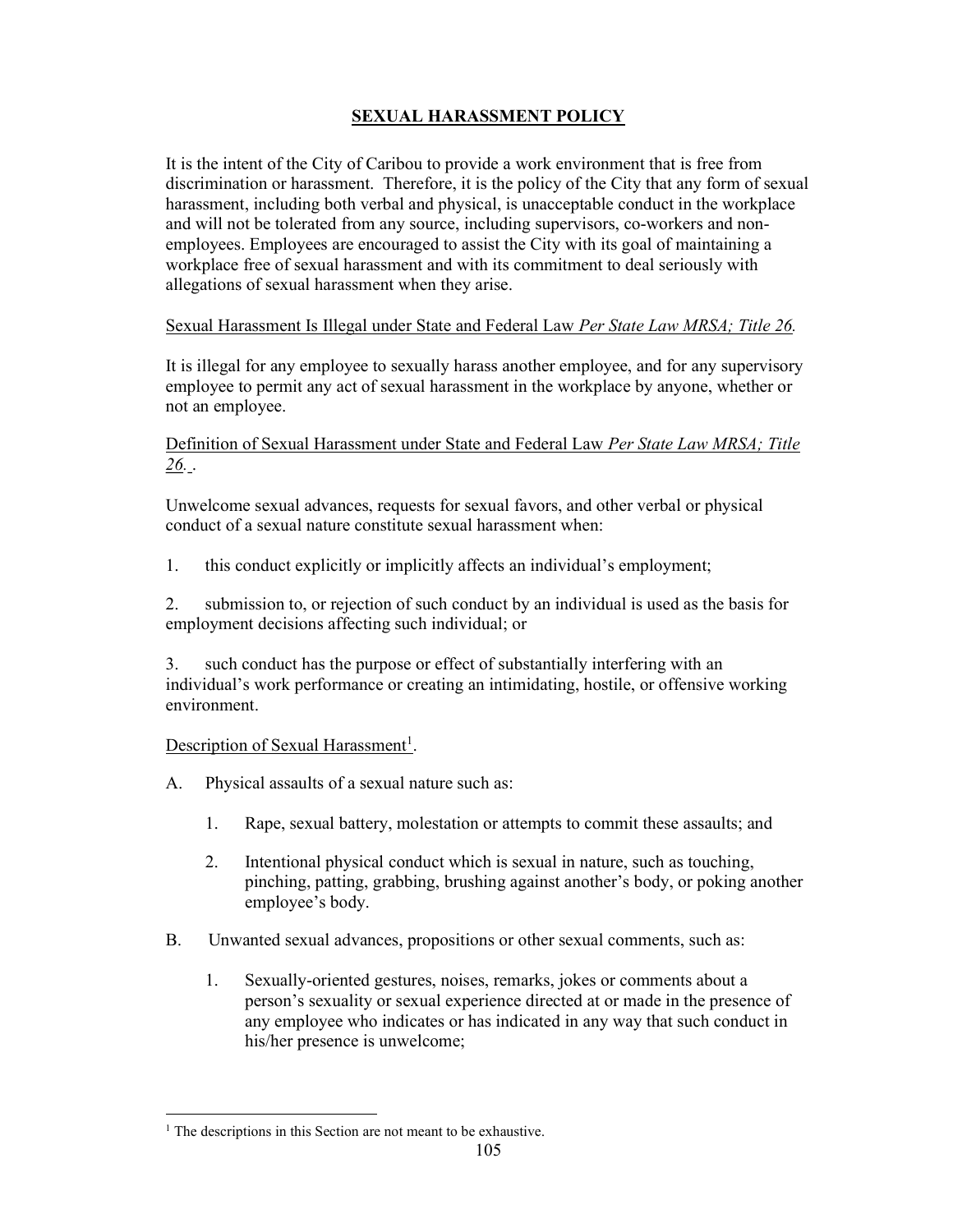- 2. Preferential treatment or promise of preferential treatment to an employee for submitting or attempting to solicit any employee to engage in sexual activity for compensation or reward; and
- 3. Subjecting or threatening to subject, an employee to unwelcome sexual attention or conduct or making performance of an employee's job more difficult because of that employee's sex.

C. Sexual or discriminatory displays or publications anywhere in the organization by employees such as:

- 1. Displaying pictures, posters, calendars, graffiti, objects, promotional materials, reading materials, or other materials that are sexually suggestive, sexually demeaning, or pornographic, or bringing into the work environment or possessing any such material to read, display or view at work.
- 2. Reading or otherwise publicizing in the work environment material that are in any way sexually demeaning or pornographic; and
- 3. Displaying signs or other material purporting to segregate an employee by sex in any area of the workplace (other than restrooms and similar semi-private lockers/ changing rooms.)

D. Sexual harassment can occur in a variety of circumstances, including but not limited to the following:

- 1. The victim as well as the harasser may be a woman or a man. The victim does not have to be of the opposite sex.
- 2. The harasser can be the victim's supervisor, an agent of the employer, a supervisor in another area, a co-worker, or a non-employee.
- 3. The victim does not have to be the person harassed but could be anyone affected by the offensive conduct.
- 4. Unlawful sexual harassment may occur without economic injury to or discharge of the victim.
- 5. The harasser's conduct must be unwelcome.

## Resolving Harassment.

Any employee who believes he or she has been harassed should take the following steps to resolve the problem:

1. If an employee finds someone's behavior offensive, they may attempt to resolve the behavior by calmly but firmly informing the individual that they find the behavior offensive and requesting that the behavior cease. However, an employee who believes he or she has been subjected to offensive behavior is not required to confront the offending individual before registering a complaint.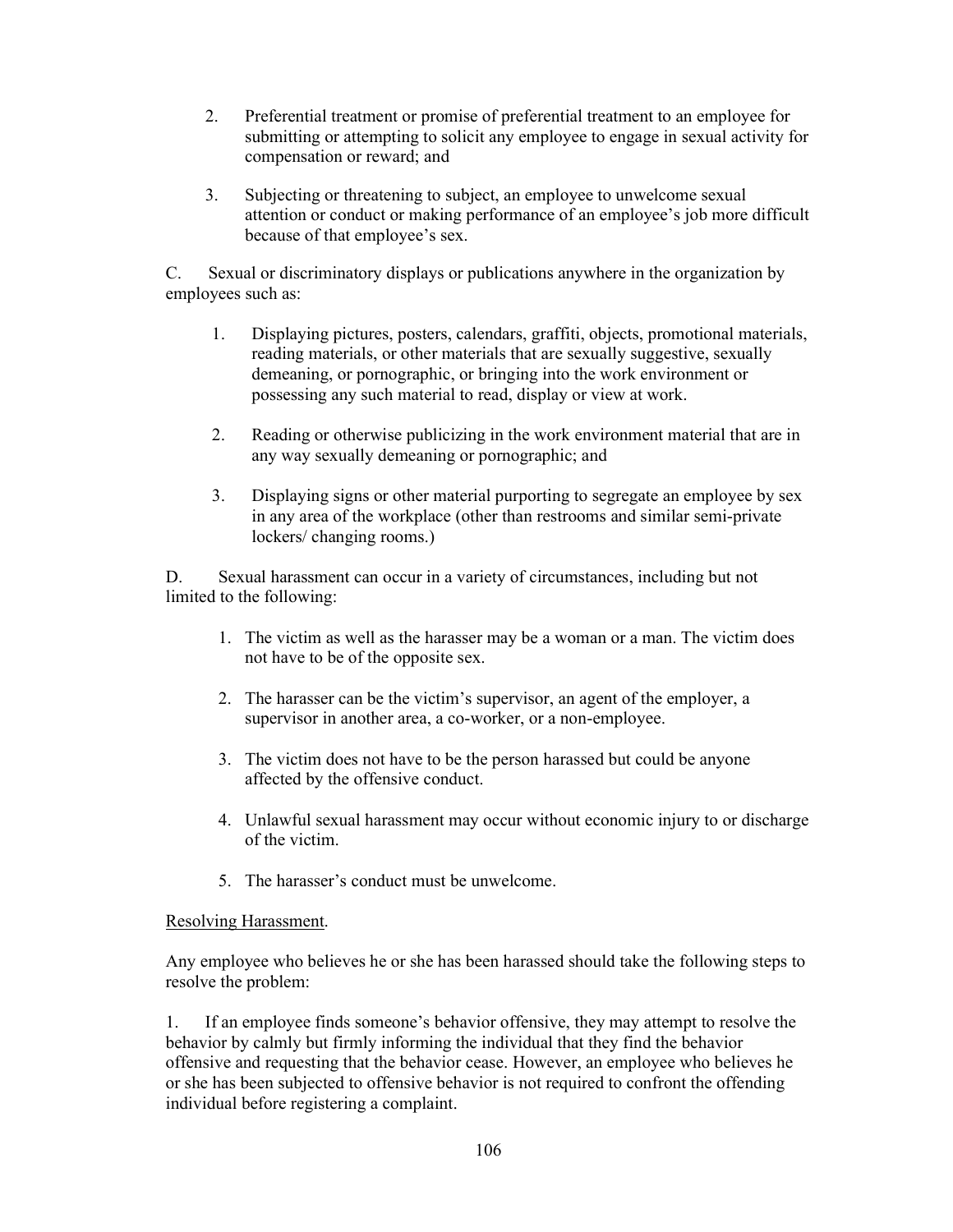2. They may register a complaint, orally or in writing with any supervisor, the Equal Employment Opportunity Officer (EEO Officer), or with the City Manager.

Any supervisory or management level employee, including the City Manager, who receives an oral or written complaint of sexual harassment from an employee must report the complaint to the City's EEO Officer within five (5) business days of receiving such a complaint. Any supervisory employees who fail to meet this requirement may be subject to discipline.

Any supervisory or management level employee, including the City Manager, with actual knowledge of what he or she believes is conduct that has or may contribute to a sexually hostile work environment must report his or her knowledge of this conduct to the City's EEO Officer within five (5) business days of obtaining such knowledge. Any supervisory or management level employees who fail to meet this requirement will be subject to discipline.

Within twenty (20) days of the EEO Officer's receipt of a complaint of sexual harassment or receipt of information from a supervisor about sexual harassment, the EEO Officer shall inform the alleged victim of harassment that the allegations of sexual harassment will be promptly investigated.

An independent investigator who does not work for the City and who has expertise in investigating harassment complaints will investigate all complaints of sexual harassment promptly and objectively.

During the course of a sexual harassment investigation, the person who is the alleged victim of sexual harassment is not required to meet with the alleged sexual harasser, work with the alleged sexual harasser, or discuss the allegations of harassment in the presence of the alleged sexual harasser.

The City will provide the results of sexual harassment investigations to the alleged victim of harassment in writing as soon as possible, but in no event later than thirty (30) workdays after the commencement of the investigation, unless a written explanation is provided to the alleged victim as to the reason(s) that the investigation could not be completed within thirty (30) workdays.

Confirmed instances of sexual harassment will be dealt with by utilizing whatever disciplinary action the City deems appropriate, up to and including termination.

For this harassment policy "supervisory employee," "supervisor" and "management level employee" are defined to include: (a) any employee who possesses the authority to direct the work activities of at least one other employee and (b) any employee who has the authority to hire, fire, promote, transfer, or discipline another employee.

Legal Recourse through the Maine Human Rights Commission or the U.S. Equal Employment Opportunity Commission.

With regard to a sexual harassment complaint, if the employee does not want to make the report internally, the employee may make the complaint to the Maine Human Rights Commission (MHRC) or the U.S. Equal Employment Opportunity Commission (EEOC). Contact information for the MHRC and EEOC is as follows: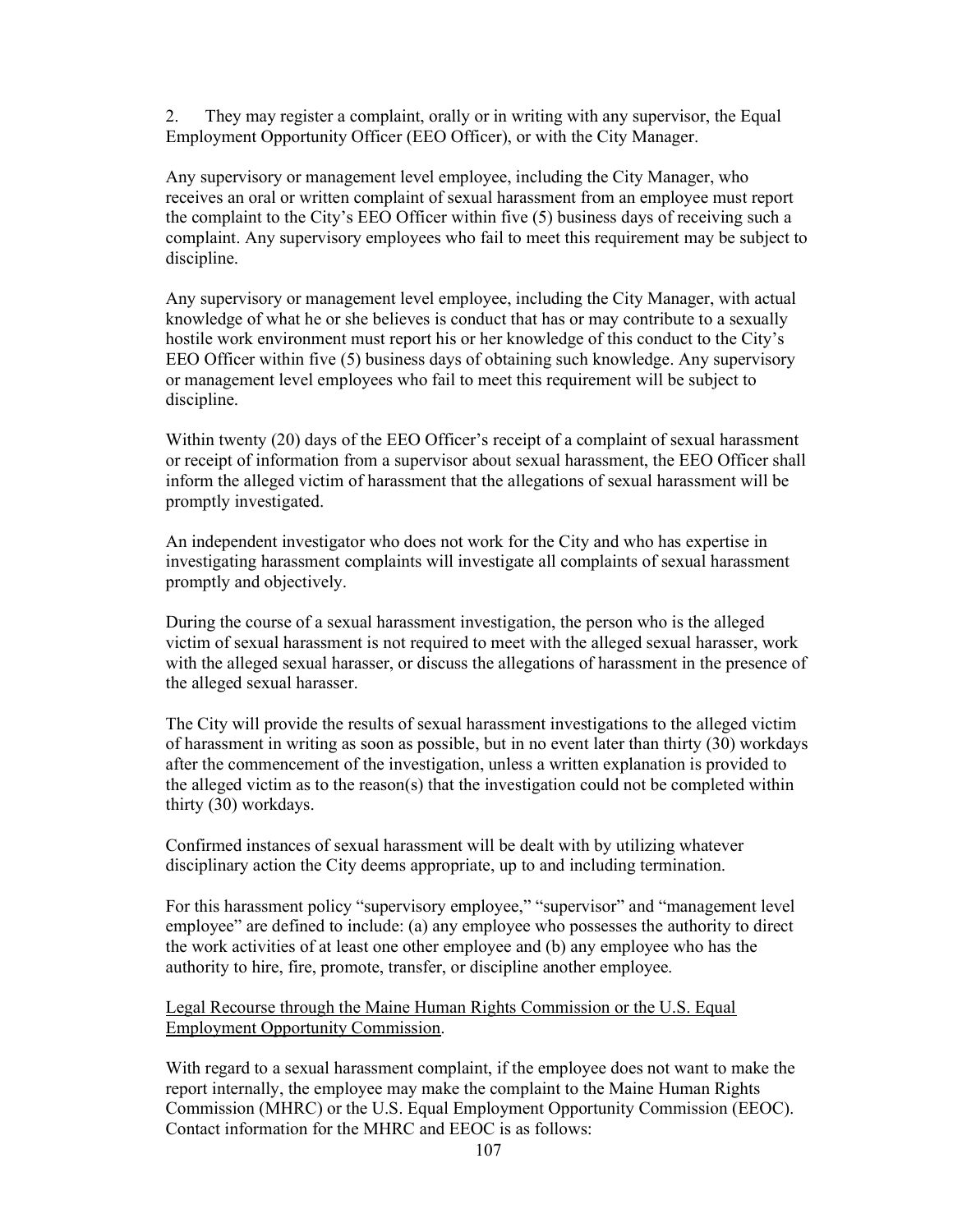Maine Human Rights Commission 51 State House Station Augusta, ME 04333-0051 Ph. 207-624-6290 www.maine.gov/mhrc

U.S. Equal Employment Opportunity Commission John F. Kennedy Federal Building 475 Government Center Boston, MA 02203 Ph. 1-800-669-4000 www.eeoc.gov

Any complaint must be filed with the MHRC or EEOC within 300 days of the last act of harassment. Once a signed charge form has been received by the MHRC or EEOC, an investigation will be conducted and a determination will be made by the MHRC or EEOC of whether or not there are reasonable grounds to believe sexual harassment occurred.

If the MHRC or EEOC determined that sexual harassment did occur, it will attempt to resolve the situation between you and your employer through informal means. If informal means of resolution are unsuccessful, the MHRC or U.S. Department of Justice may file a civil action in court seeking appropriate relief for you. Regardless of whether the MHRC or EEOC determine that sexual harassment occurred, the employee who believes he or she was the victim of sexual harassment may file a civil action in court.

Maine Human Rights Act Protection against Retaliation for Complaining about Sexual Harassment.

Any employee who opposes conduct he or she believes in good faith violates Title VII of the Civil Rights Act of 1964, 42 U.S.C. §2000e, et seq., as amended which includes but is not limited to reporting, complaining about or filing a claim concerning sexual harassment with the City, filing an EEOC or MHRC charge, and/or participating in any manner in an investigation or proceeding or hearing under Title VII, shall not be subjected to retaliation.

This notice is provided to all employees in compliance with 26 M.R.S.A. 807(2). If anyone has any questions regarding this notification, please ask your supervisor, the EEO Officer or contact the City Manager.

Historical Note: Sexual Harassment Policy was amended by City Council on May 11, 2015 and on June 22, 2015.

# INFECTIOUS DISEASE POLICY

#### I. Purpose

 $\overline{a}$ 

This is to establish the policy of the City of Caribou for managing infectious disease issues as they relate to employees and/or prospective employees including but not limited to the following diseases: AIDS, Chickenpox, Hepatitis A, Hepatitis B, Impetigo, Measles, Mumps, Pertussis, and Parasitic Infestations.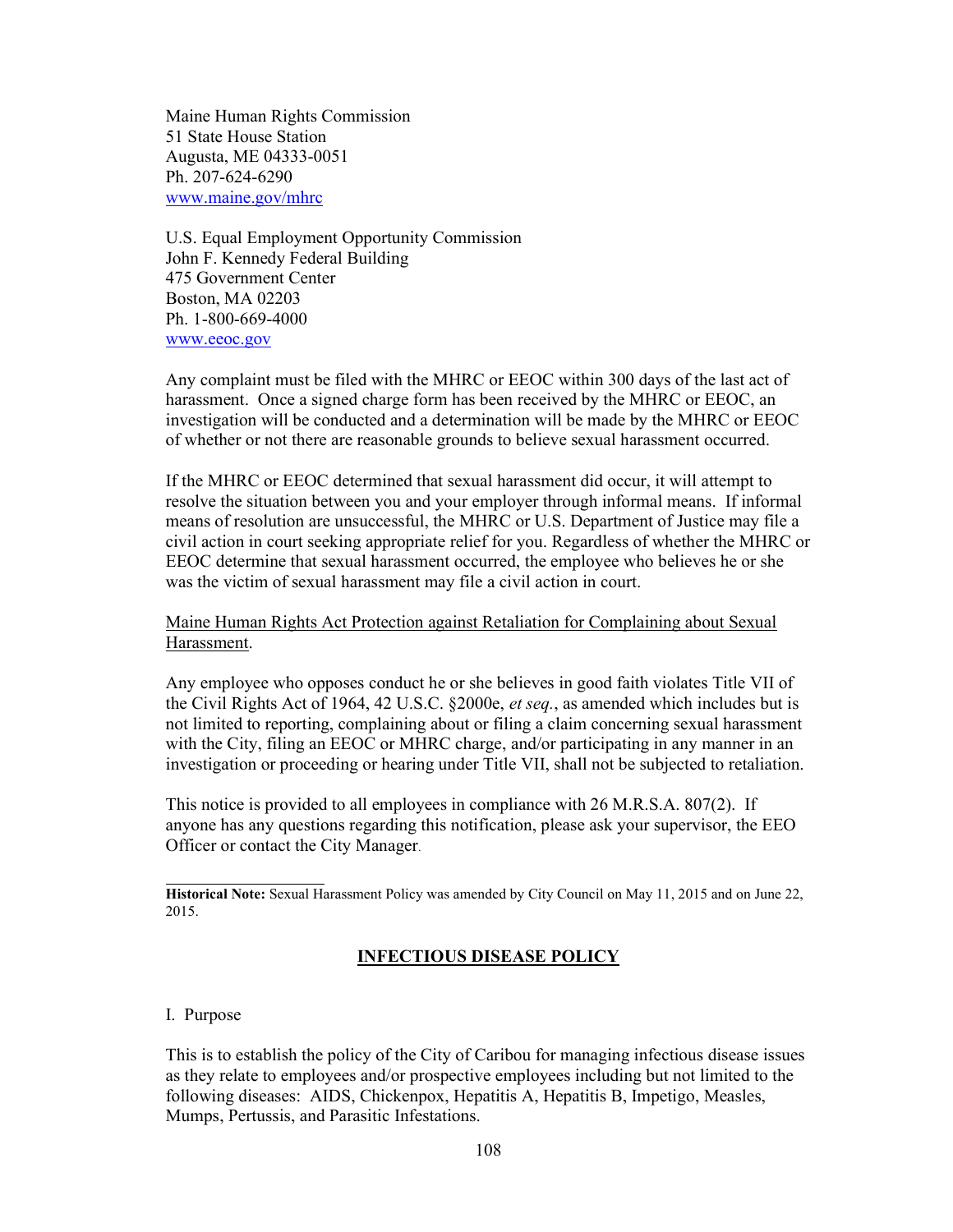II. Policy

1. It is the policy of the City to assure to the extent possible a safe and healthful work environment.

2. It is also the policy of the City to ensure full compliance with state, federal, and local requirements dealing with infectious diseases.

3. It is the obligation of all City employees to take all reasonable precautions to protect themselves, co-workers, clients and the public from infectious diseases.

4. The City of Caribou shall make available to all employees and volunteers who have occupational exposure the Hepatitis B vaccination series and post exposure evaluation and follow-up.

III. Procedures

1. The City will not discriminate against employees and/or prospective employees with infectious diseases who are otherwise qualified to perform their job functions with reasonable accommodation. Employees with infectious diseases will be treated under existing policies, state, federal, and local requirements, and collective bargaining agreements.

2. Where allowed by law, the City retains the right to test employees for infectious diseases.

3. The City must maintain confidentiality regarding an employee's health status, and does not have a duty to inform other individual or organizations unless required by law.

4. Upon medical confirmation of an infectious disease that may be a threat to the public health, the affected employee has the responsibility to notify the City's Human Resources Director, and to carry out his or her assigned duties if reasonable accommodations can be made.

5. Upon notification by an employee that an infectious disease diagnosis has been confirmed and is a threat to the public health, the Human Resources Director will:

a. Secure, if possible, all appropriate releases for information from the employee and notify those individuals for whom those releases have been acquired.

b. Assist in the identification of reasonable accommodations to be made, if any.

c. Assist individual departments, if necessary, in complying with this policy.

6. The City will treat all occupational infectious disease injuries or illnesses according to state law.

7. The City will provide appropriate educational opportunities and current informational material on infectious disease issues, including prevention, protection, control measures, and treatment practices.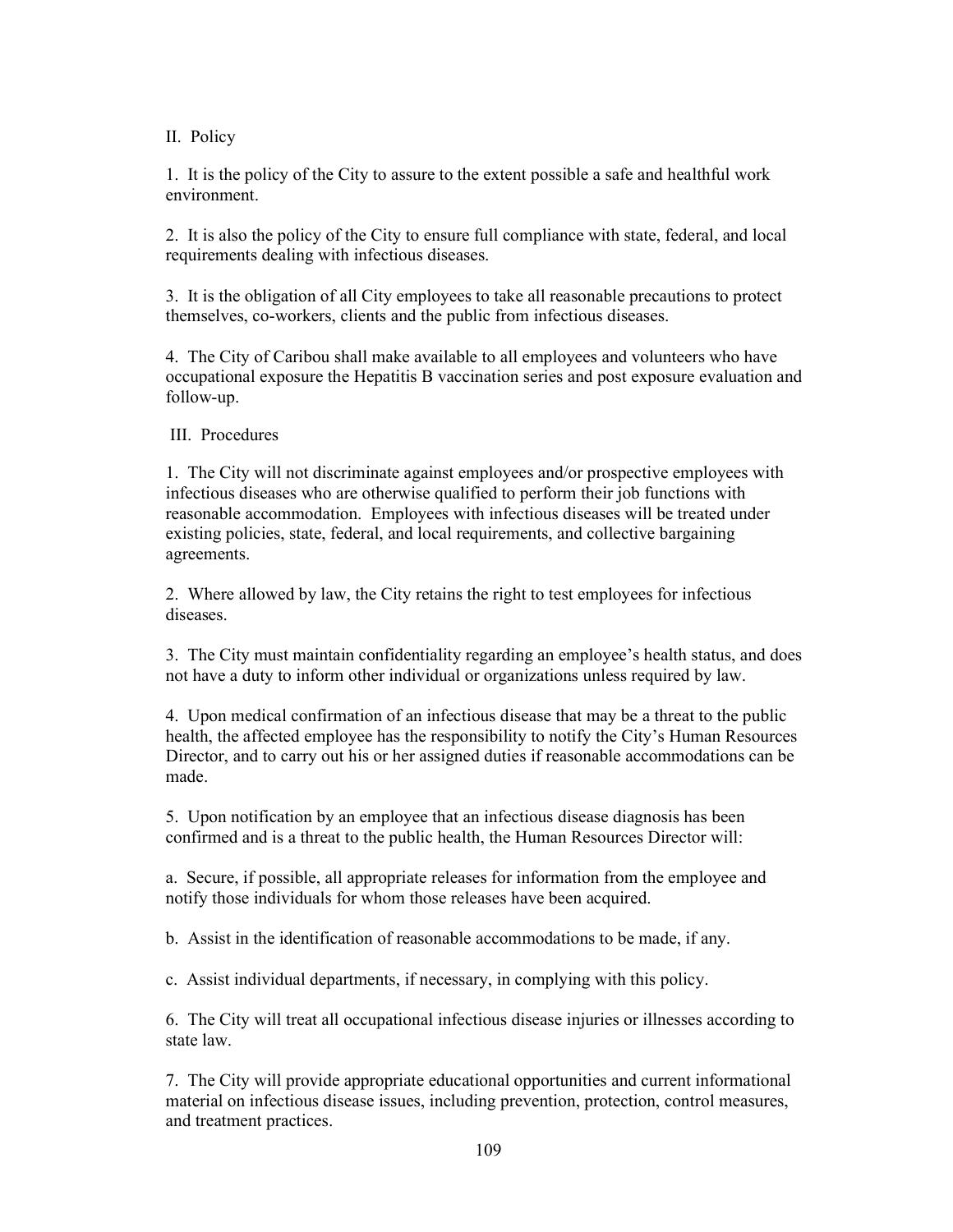8. Individual departments have the right to develop protocols regarding infectious disease control provided that those protocols conform to this policy.

9. An employee cannot refuse to carry out his or her assigned duties when dealing with a co-worker or the public with an infectious disease unless that individual makes a threat of harm to the employee. Failure to adhere to this procedure will result in disciplinary action.

IV. Accidental Needle Stick Procedure

Police, fire, and rescue personnel have the highest risk of exposure to needles and syringes. Exposure to a used, contaminated needle places an employee at risk for contracting an infectious disease. In the event of an accidental puncture with a contaminated needle, the procedure is as follows:

1. Wash the puncture site thoroughly with soap/disinfectant and water.

2. Report the incident to your supervisor.

3. Police, fire or rescue personnel must notify the medical facility receiving the patient of the incident.

4. Complete Incident and/or Workers Compensation forms.

5. Establish your potential exposure risk to infectious diseases.

6. Notify your Department Head to establish your: (1) tetanus status, (2) Hepatitis B status, and (3) HIV exposure.

7. Seek further medical attention if necessary.

V. Procedure for Exposure to AIDS Infection

If a City employee is exposed to the blood or body-fluid of a known or highly suspected AIDS infected person:

1. Wash the exposed areas thoroughly with soap and water. Clean any spills with a one (1) part bleach to ten (10) parts water solution.

2. Report the incident to your supervisor.

3. Complete the Incident and Workers Compensation forms.

4. Notify your department head as soon as possible to schedule an appointment for a voluntary blood test.

5. The blood test will be drawn within two weeks of the incident, six months later, and nine months later. The blood test is sent to the Maine Public Health Division in Augusta. Results are received approximately one week later. You will be notified of the test results.

6. If all three specimens are negative, you are considered not to be infected.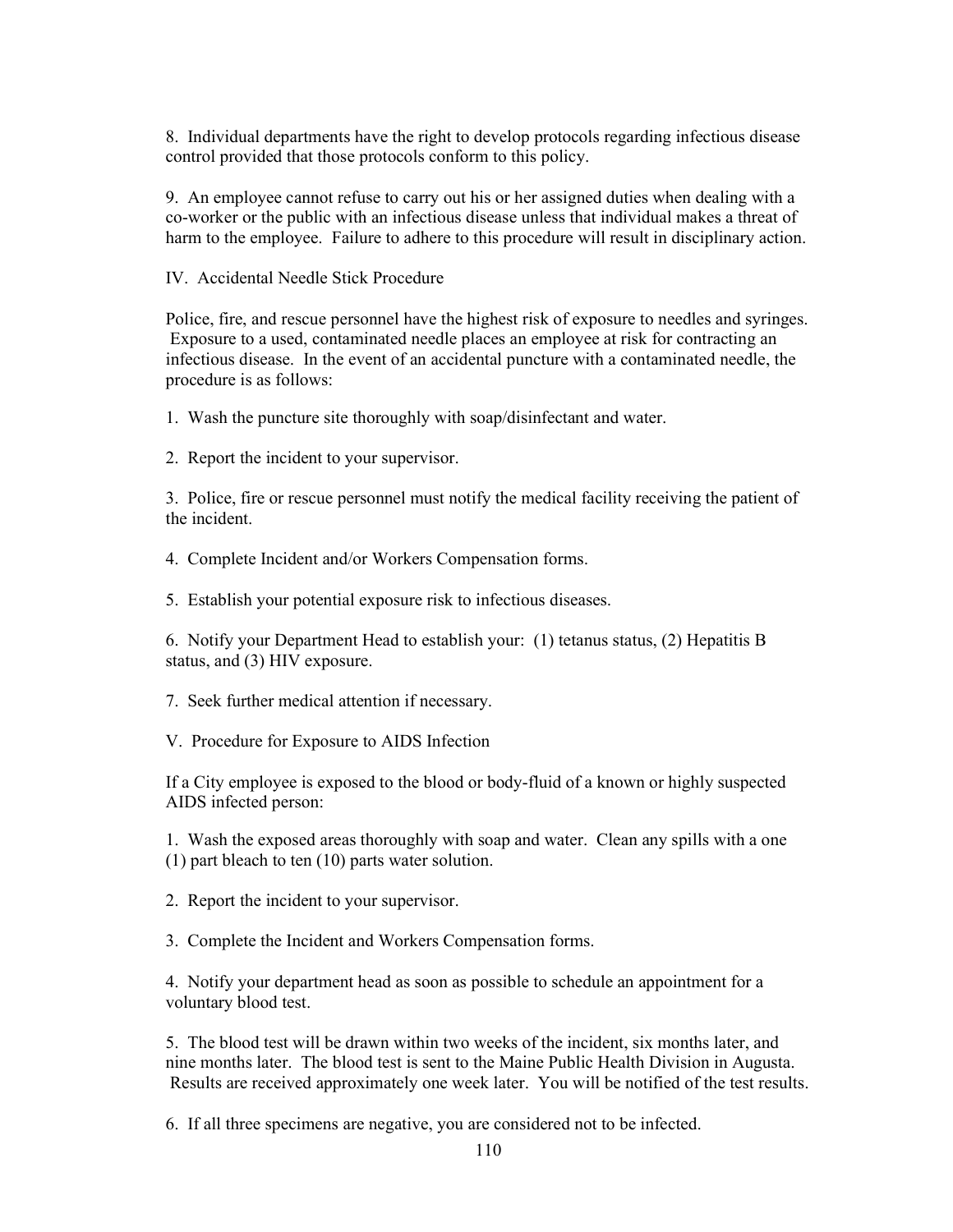7. Counseling occurs with each visit or when requested, and is also available to family members and co-workers.

8. Emotional counseling is available through a counselor of the employee's choice and to be provided by the City of Caribou.

9. Strict confidence will be maintained in all incidences unless appropriate medical and/or information releases have been obtained.

 $\overline{a}$ Historical Note: As adopted by the City Council on June 23, 2014.

#### WHISTLEBLOWER'S PROTECTION

This notice is provided to all employees in compliance with 26 M.R.S.A 839 and for the protection of employees who report or refuse to commit illegal acts.

## It is illegal for your boss to fire you, threaten you, retaliate against you or treat you differently because:

1. You reported a violation of the law;

2. You are a healthcare worker and you reported a medical error;

3. You reported something that risks someone's health or safety;

4. You have refused to do something that will endanger your life or someone else's life and you have asked your employer to correct it; or

5. You have been involved in an investigation or hearing held by the government.

#### You are protected by this law ONLY if:

1. You tell your employer about the problem and allow a reasonable time for it to be corrected; or

2. You do not have to report to your employer if you have good reason to believe that your employer will not correct the problem.

If anyone has any questions regarding this notification, please ask your supervisor, the EEO Officer, or contact the City Manager.

For more information or to file a complaint under this law, the following should occur:

Resolving retaliation under the whistleblower's protection:

Any employee who believes he or she has been retaliated against should take the following steps to resolve the problem:

1. They may register a complaint orally or in writing with any supervisor, the Equal Employment Opportunity Officer (EEO Officer), or with the City Manager.

2. Any supervisory or management level employee, including the City Manager, who receives an oral or written complaint of retaliation from an employee must report the complaint to the City's EEO Officer within five (5) business days of receiving such a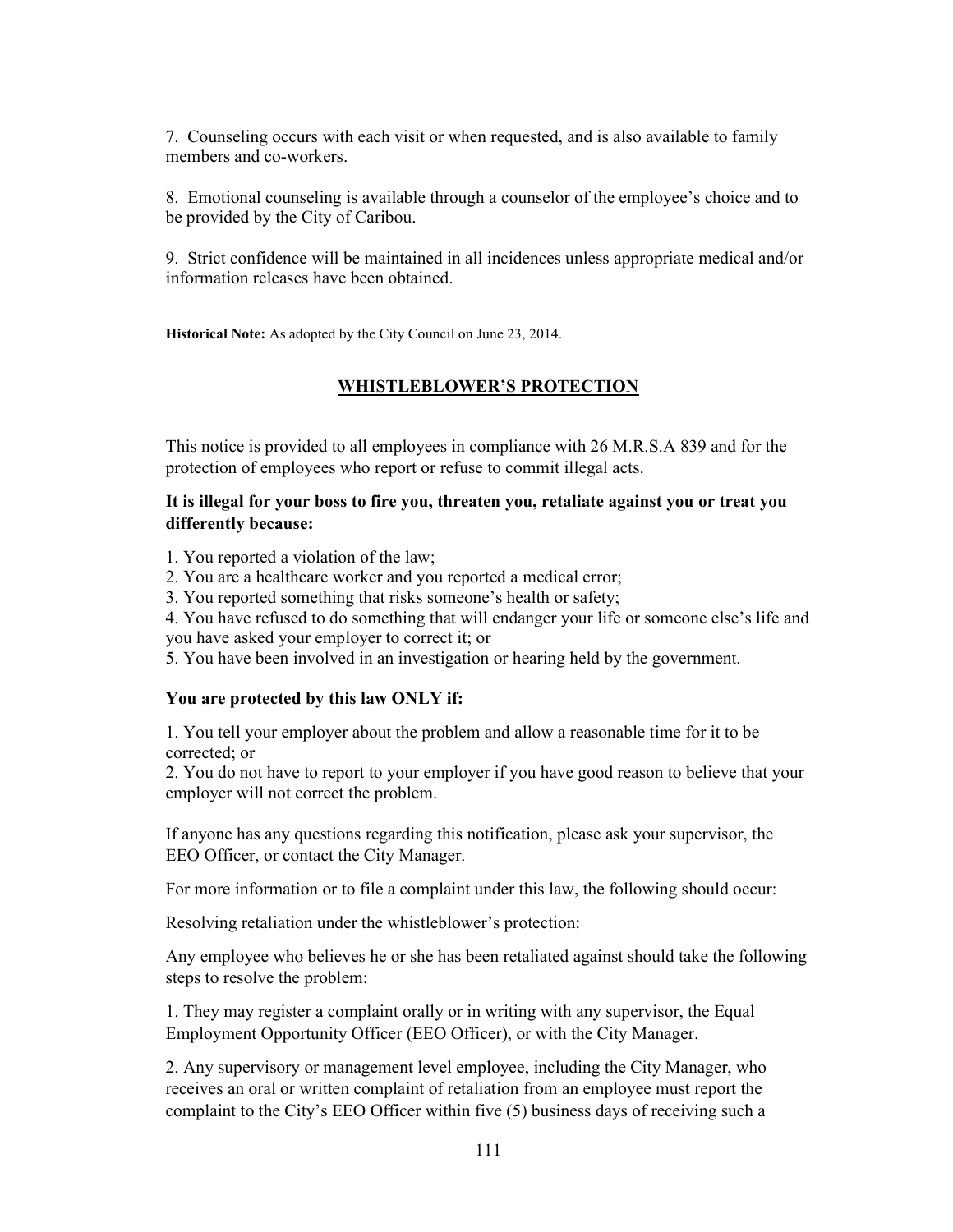complaint. Any supervisory employees who fail to meet this requirement may be subject to discipline.

3. Any supervisory or management level employee, including the City Manager, with actual knowledge of what he or she believes is conduct that has or may contribute to a hostile work environment must report his or her knowledge of this conduct to the City's EEO Officer within five (5) business days of obtaining such knowledge. Any supervisory or management level employees who fail to meet this requirement will be subject to discipline.

4. Within twenty (20) days of the EEO Officer's receipt of a complaint of retaliation or receipt of information from a supervisor about retaliation, the EEO Officer shall inform the alleged victim of retaliation that the allegations of retaliation will be promptly investigated.

5. An independent investigator who does not work for the City and who has expertise in investigating retaliation complaints will investigate all complaints of retaliation promptly and objectively.

During the course of a retaliation investigation, the person who is the alleged victim of retaliation is not required to meet with the alleged retaliator, work with the alleged retaliator, or discuss the allegations of retaliation in the presence of the alleged retaliator.

6. The City will provide the results of the retaliation investigations to the alleged victim of retaliation in writing as soon as possible, but in no event later than thirty (30) workdays after the commencement of the investigation, unless a written explanation is provided to the alleged victim as to the reason(s) that the investigation could not be completed within thirty (30) workdays.

7. Confirmed instances of retaliation will be dealt with by utilizing whatever disciplinary action the City deems appropriate, up to and including termination.

For this retaliation policy "supervisory employee," "supervisor" and "management level employee" are defined to include: (a) any employee who possesses the authority to direct the work activities of at least one other employee and (b) any employee who has the authority to hire, fire, promote, transfer, or discipline another employee.

Legal Recourse through the Maine Human Rights Commission or the U.S. Equal Employment Opportunity Commission.

With regard to a retaliation complaint, if the employee does not want to make the report internally, the employee may make the complaint to the Maine Human Rights Commission (MHRC) or the U.S. Equal Employment Opportunity Commission (EEOC). Contact information for the MHRC and EEOC is as follows:

> The Maine Human Rights Commission 51 State House Station Augusta, ME 04333 Tel:(207)624-6290 TTY users call Maine Relay 711 www.Maine.gov/mhrc